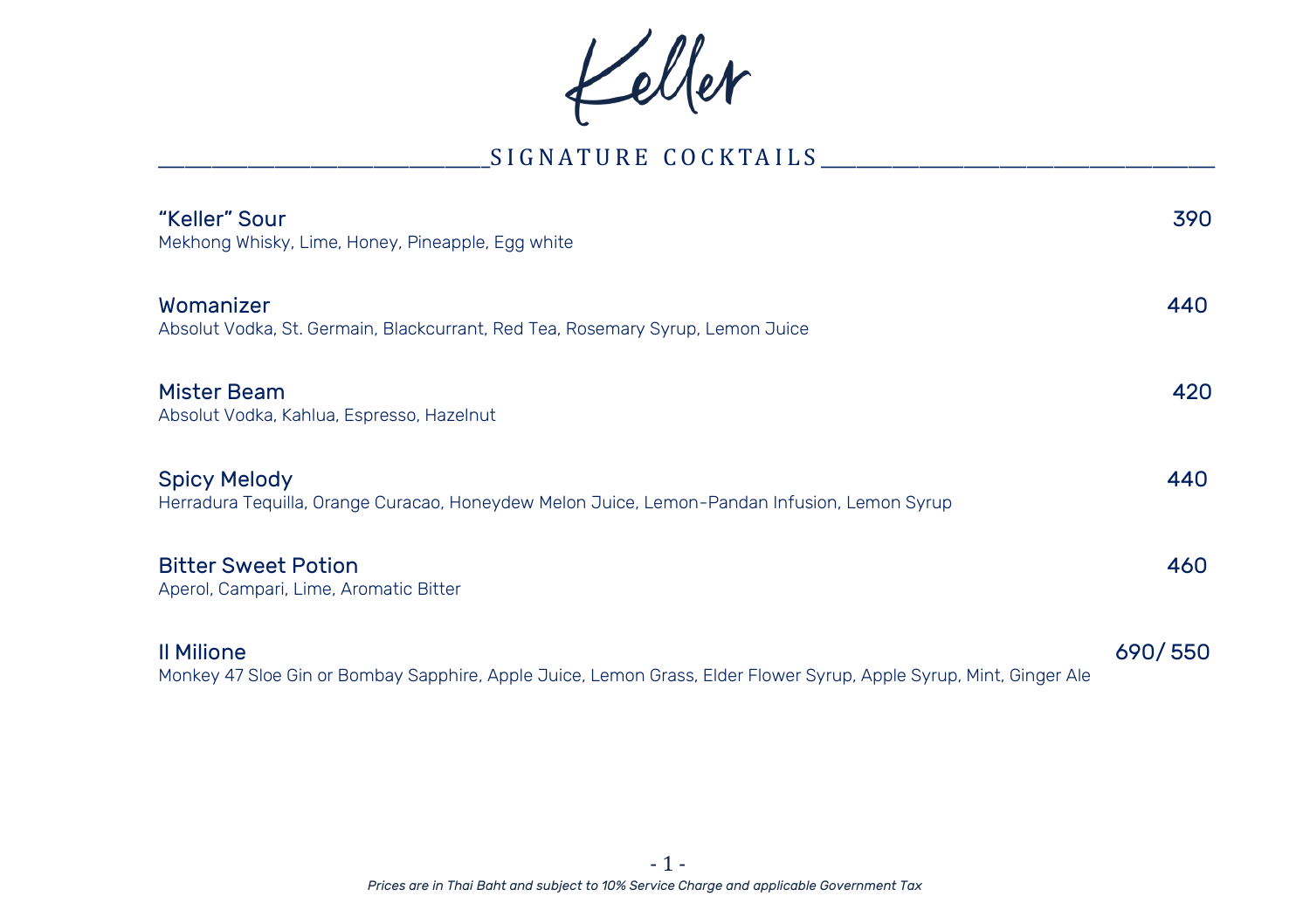Keller

| MOCKTAILS                                                                               |     |
|-----------------------------------------------------------------------------------------|-----|
| "Keller" Sour Virgin                                                                    | 295 |
| Pineapple Juice, Almond Syrup, Egg White, Cold Brewed Houjicha Tea                      |     |
| The Silk Road 2.0                                                                       | 295 |
| Apple Juice, Lemon Grass, Elder Flower Syrup, Lime Juice, Apple Syrup, Mint, Ginger Ale |     |
| La Violetta                                                                             | 295 |
| Blackcurrant, Red Tea, Rosemary Syrup, Lemon Juice                                      |     |
| Sunbeam                                                                                 | 295 |
| Lemon Juice, Honey, Persian Lime, Pink Grapefruit Tonic                                 |     |
| My Melody                                                                               | 295 |
| Honeydew Melon Juice, Lemon-Pandan Infusion, Lemon Syrup                                |     |
| Free Fly                                                                                | 295 |
| Coconut, Pear Juice, Lemon Juice, Butterfly Pea Flower Syrup                            |     |
| Secret of Love                                                                          | 295 |
| Mango Juice, Raspberry Puree, Lemon Juice, Rosemary Syrup, Pink Rhubarb Tonic           |     |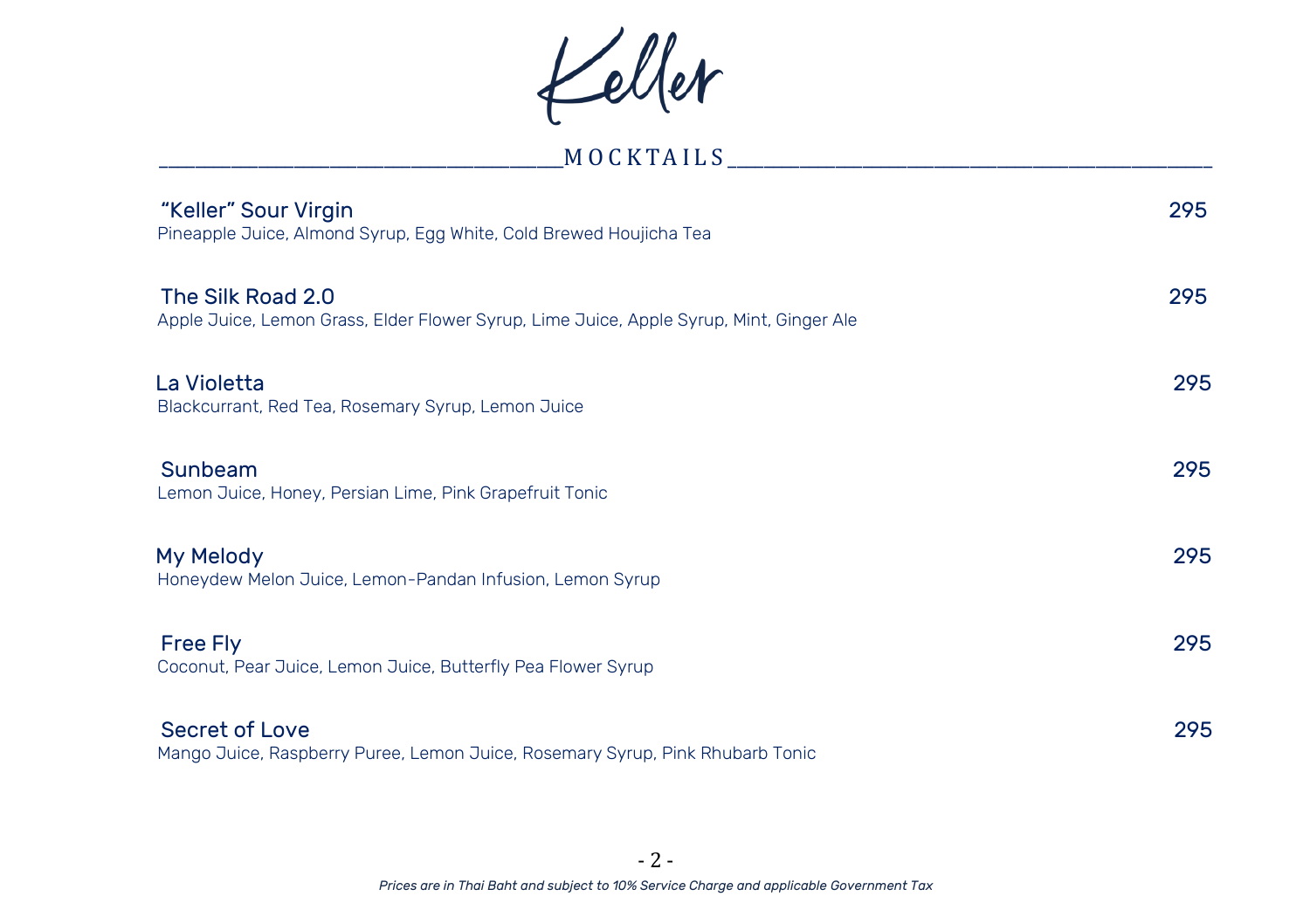Keller

# \_\_\_\_\_\_\_\_\_\_\_\_\_\_\_\_\_\_\_\_\_\_\_\_\_\_\_\_\_\_\_\_\_\_\_\_\_\_\_ C L A S S I C C O C K TA I L S \_\_\_\_\_\_\_\_\_\_\_\_\_\_\_\_\_\_\_\_\_\_\_\_\_\_\_\_\_\_\_\_\_\_\_\_\_\_\_\_\_\_\_\_\_

| Old Fashion<br>Wild Turkey, Angostura Bitter, Soda, Sugar                                     | 460 |
|-----------------------------------------------------------------------------------------------|-----|
| Negroni<br>Bombay Sapphire, Martini Rosso, Campari                                            | 460 |
| <b>Blue Margarita</b><br>Tequila, Blue Curacao, Lime Juice, Syrup, Salt                       | 460 |
| <b>Pink Lady</b><br>Bombay Sapphire, Triple Sec, Egg White, Grenadine, Lime Juice, Syrup      | 460 |
| <b>Singapore Sling</b><br>Cherry Heering, Bombay Sapphire, Grenadine, Soda, Lime Juice, Syrup | 460 |
| Pina Colada<br>Bacardi Rum, Malibu, Pineapple Juice, Lime Juice, Coconut Milk, Syrup          | 460 |
| Pineapple Daiquiri<br>Pineapple Plantation Rum, Lime Juice, Syrup                             | 460 |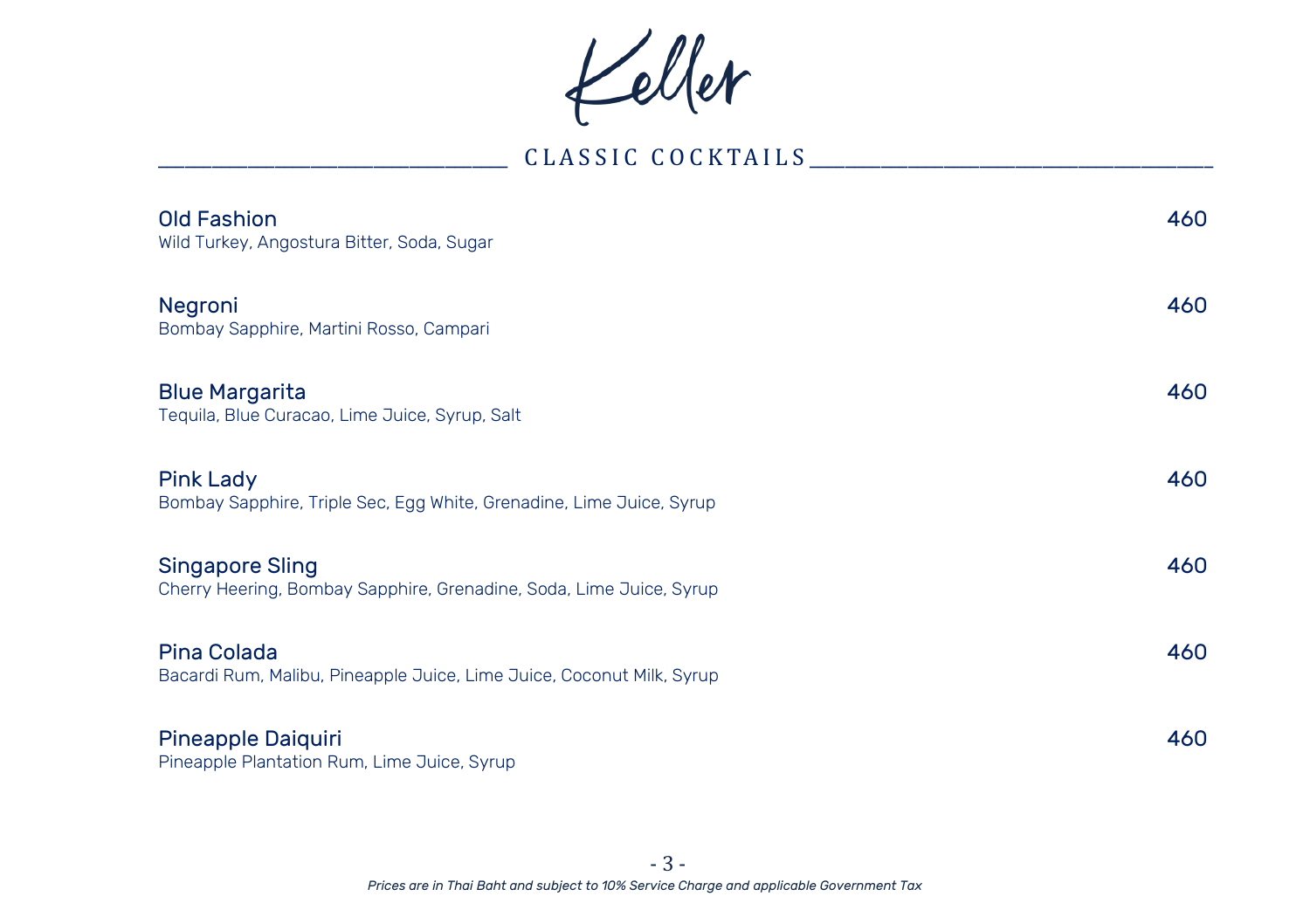Keller

## \_\_\_\_\_\_\_\_\_\_\_\_\_\_\_\_\_\_\_\_\_\_\_ S P A R K L I N G W I N E & C H A M PA G N E 1 2 5 M L \_\_\_\_\_\_\_\_\_\_\_\_\_\_\_\_\_\_\_\_\_\_\_\_\_\_\_\_\_\_

| Andre Jacquart Expérience, Blanc de Blancs Extra Brut, 1er Cru Vertus<br>Côte des Blancs Champagne, France, NV | 690. |
|----------------------------------------------------------------------------------------------------------------|------|
| Parigot Crémant de Bourgogne Origines Brut<br>Burgundy, France, NV, Sustainable                                | 360  |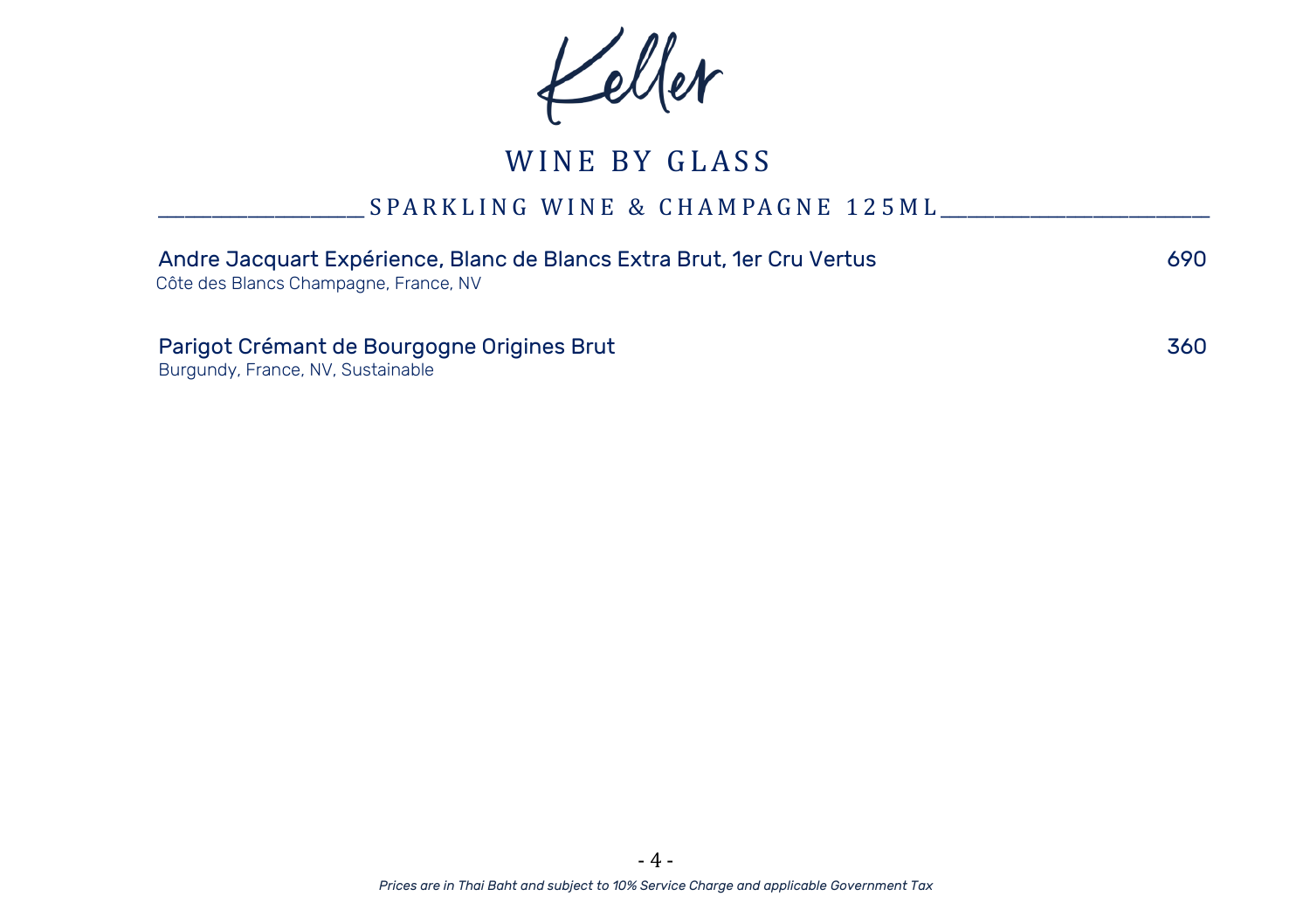Keller

\_\_\_\_\_\_\_\_\_\_\_\_\_\_\_\_\_\_\_\_\_\_\_\_\_\_\_\_\_\_\_\_\_\_\_\_\_\_\_W H I T E W I N E 1 2 5 M L \_\_\_\_\_\_\_\_\_\_\_\_\_\_\_\_\_\_\_\_\_\_\_\_\_\_\_\_\_\_\_\_\_\_\_\_\_\_\_\_\_\_\_\_\_\_

| Peter Jakob Kühn, Riesling Oestricher Lenchen Kabinett Grosse Lage (off dry)<br>Rheingau, Germany, 2018, Demeter Biodynamic | 360 |
|-----------------------------------------------------------------------------------------------------------------------------|-----|
| Oliver Zeter Sauvignon Blanc Fumé<br>Pfalz, Germany, 2019, Sustainable                                                      | 350 |
| Tegernseerhof Grüner Veltliner Smaragd Bergdiestel<br>Wachau, Austria, 2017, Sustainable                                    | 350 |
| Lise & Bertrand Jousset Montlouis Clos Aux Renards Singulier (dry)<br>Loire, France, 2016, Organic                          | 690 |
| M. Chapoutier, Crozes Hermitage Blanc Meysonniers<br>Northern Rhône, 2018, Demeter Biodynamic                               | 350 |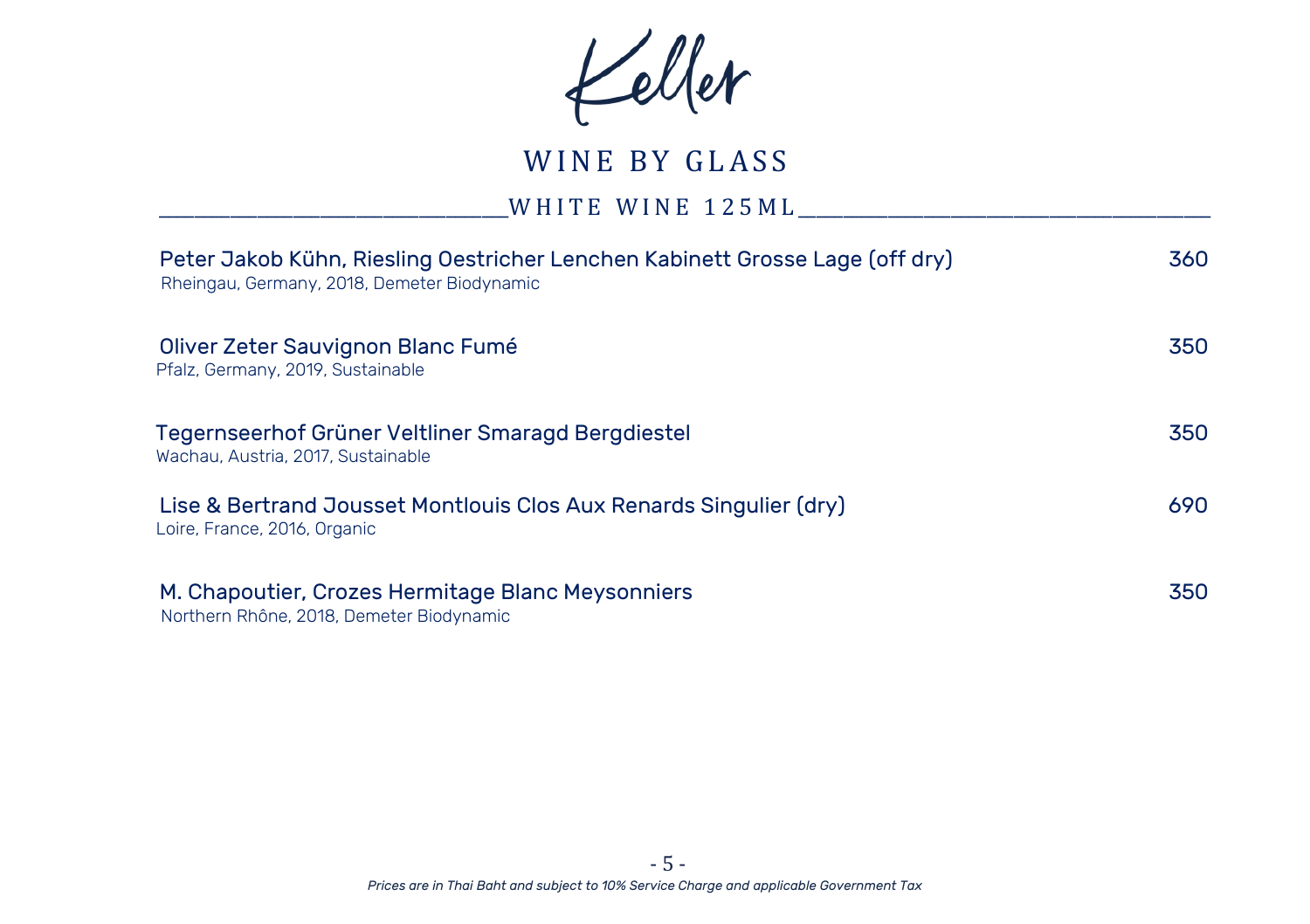Keller

\_\_\_\_\_\_\_\_\_\_\_\_\_\_\_\_\_\_\_\_\_\_\_\_\_\_\_\_\_\_\_\_\_\_\_\_\_\_\_\_\_R E D W I N E 1 2 5 M L \_\_\_\_\_\_\_\_\_\_\_\_\_\_\_\_\_\_\_\_\_\_\_\_\_\_\_\_\_\_\_\_\_\_\_\_\_\_\_\_\_\_\_\_\_\_\_\_

| <b>Tinhof St Laurent Feuersteig</b><br>Leithaberg, Austria, 2011, Organic              | 390 |
|----------------------------------------------------------------------------------------|-----|
| Sandhi Wines Pinot Noir Santa Rita<br>California, USA, 2017, Organic                   | 490 |
| L'Aurage, Côtes de Bordeaux<br>Bordeaux, France, 2012, Sustainable                     | 670 |
| Hacienda Monasterio Cosecha<br>Ribera Del Duero, Spain, 2016, Biodynamic               | 600 |
| Azienda Agricola, Dante Rivetti Barbaresco Micca<br>Piedmont, Italy, 2007, Sustainable | 740 |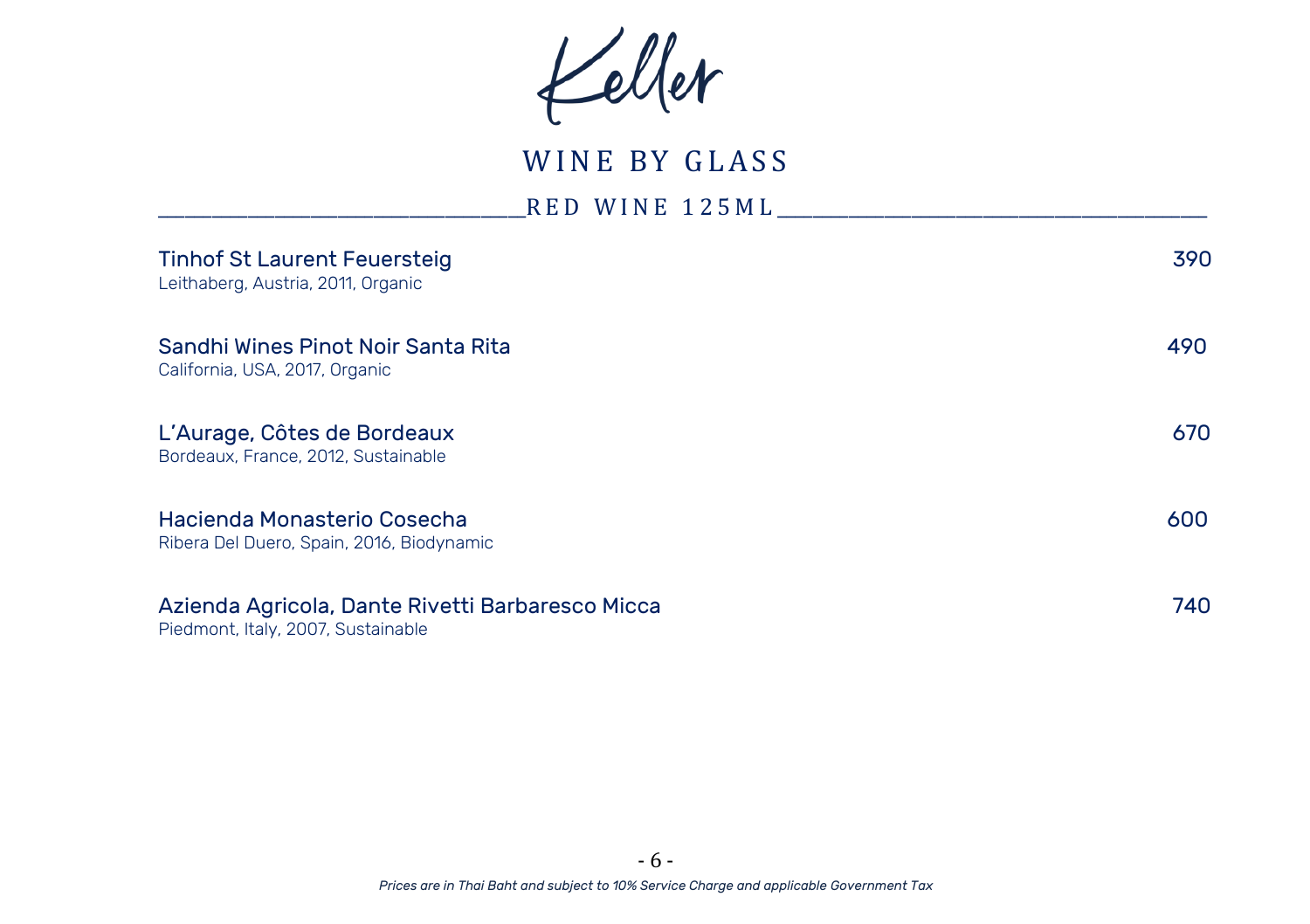Keller

\_\_\_\_\_\_\_\_\_\_\_\_\_\_\_\_\_\_\_\_\_\_\_\_\_\_\_\_\_\_\_\_\_\_\_\_\_\_\_\_\_SWEET W I N E 7 5 M L \_\_\_\_\_\_\_\_\_\_\_\_\_\_\_\_\_\_\_\_\_\_\_\_\_\_\_\_\_\_\_\_\_\_\_\_\_\_\_\_\_\_\_\_\_\_\_\_\_

| Loire, France, 2017                                      | Domaine Pinon, Vouvray Les Perruches Moelleux | 170  |
|----------------------------------------------------------|-----------------------------------------------|------|
| AOC Maury, France, 2016, Organic                         | Domaine des Enfants, Maury Vin Doux Naturels  | 290. |
| Niepoort, LBV Port<br>Duoro, Portugal, 2015, Sustainable |                                               | 190. |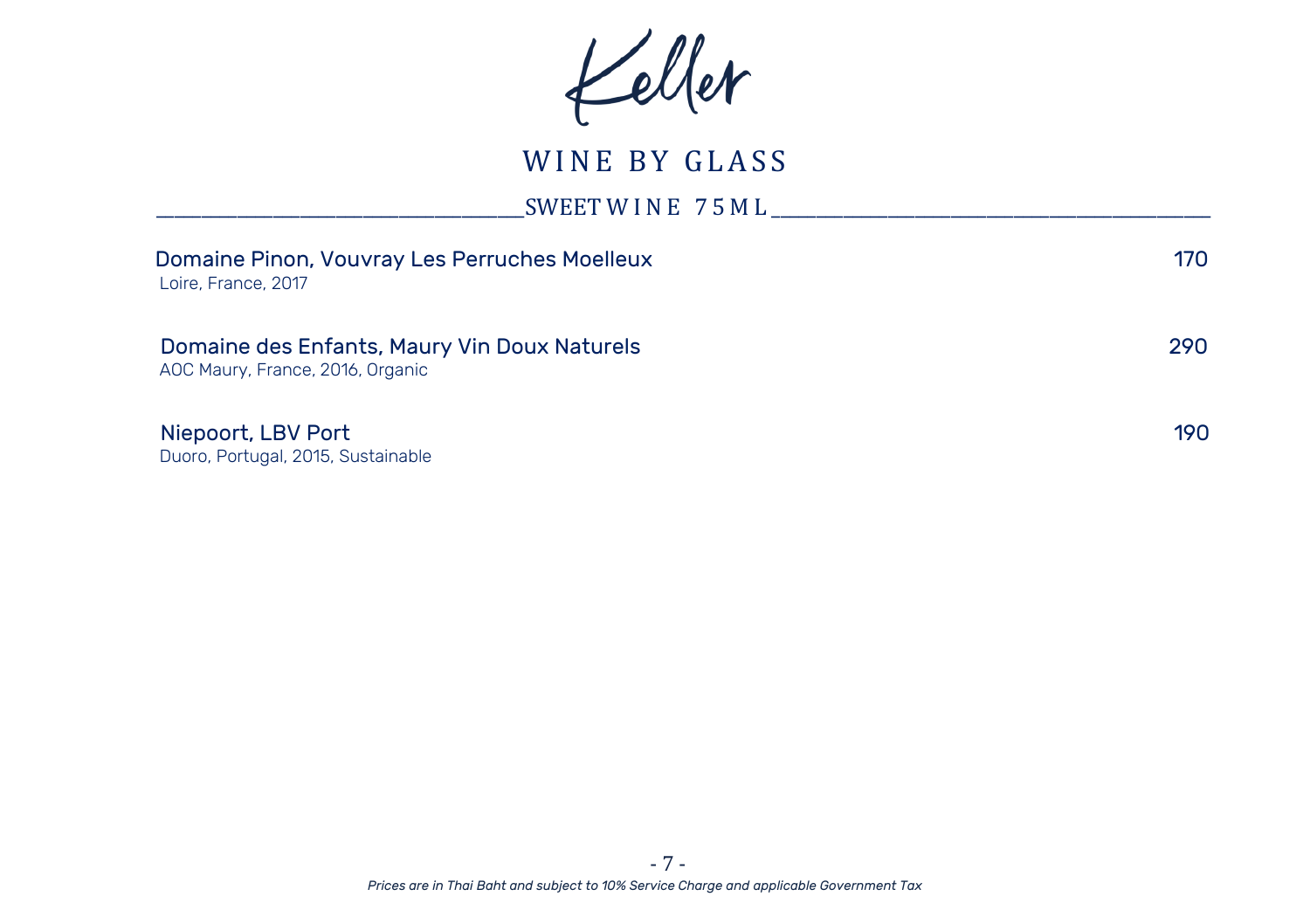Keller

WINE BY BOTTLE

\_\_\_\_\_\_\_\_\_\_\_\_\_\_\_\_\_\_\_\_\_\_\_\_\_\_\_\_\_\_\_\_\_\_\_\_\_\_\_ S PA R K L I N G W I N E \_\_\_\_\_\_\_\_\_\_\_\_\_\_\_\_\_\_\_\_\_\_\_\_\_\_\_\_\_\_\_\_\_\_\_\_\_\_\_\_\_\_\_\_\_\_\_\_\_

| Valentin Zusslin, Crémant d'Alsace Clos Liebenberg<br>Alsace, France, NV, Demeter Biodynamic | 3600  |
|----------------------------------------------------------------------------------------------|-------|
| Stephane Tissot, Crémant de Jura Blanc Extra Brut<br>Jura, France, NV, Demeter Biodynamic    | 3600  |
| Parigot, Crémant de Bourgogne Origines Brut<br>Burgundy, France, NV, Sustainable             | 1790  |
| Raventos I Blanc De La Finca Extra Brut<br>Penedes, Spain, 2017, Biodynamic                  | 2190  |
| Aphros Phaunus, Pet Nat Rosé<br>Vinho Verde, Portugal, 2019, Biodynamic                      | 1790. |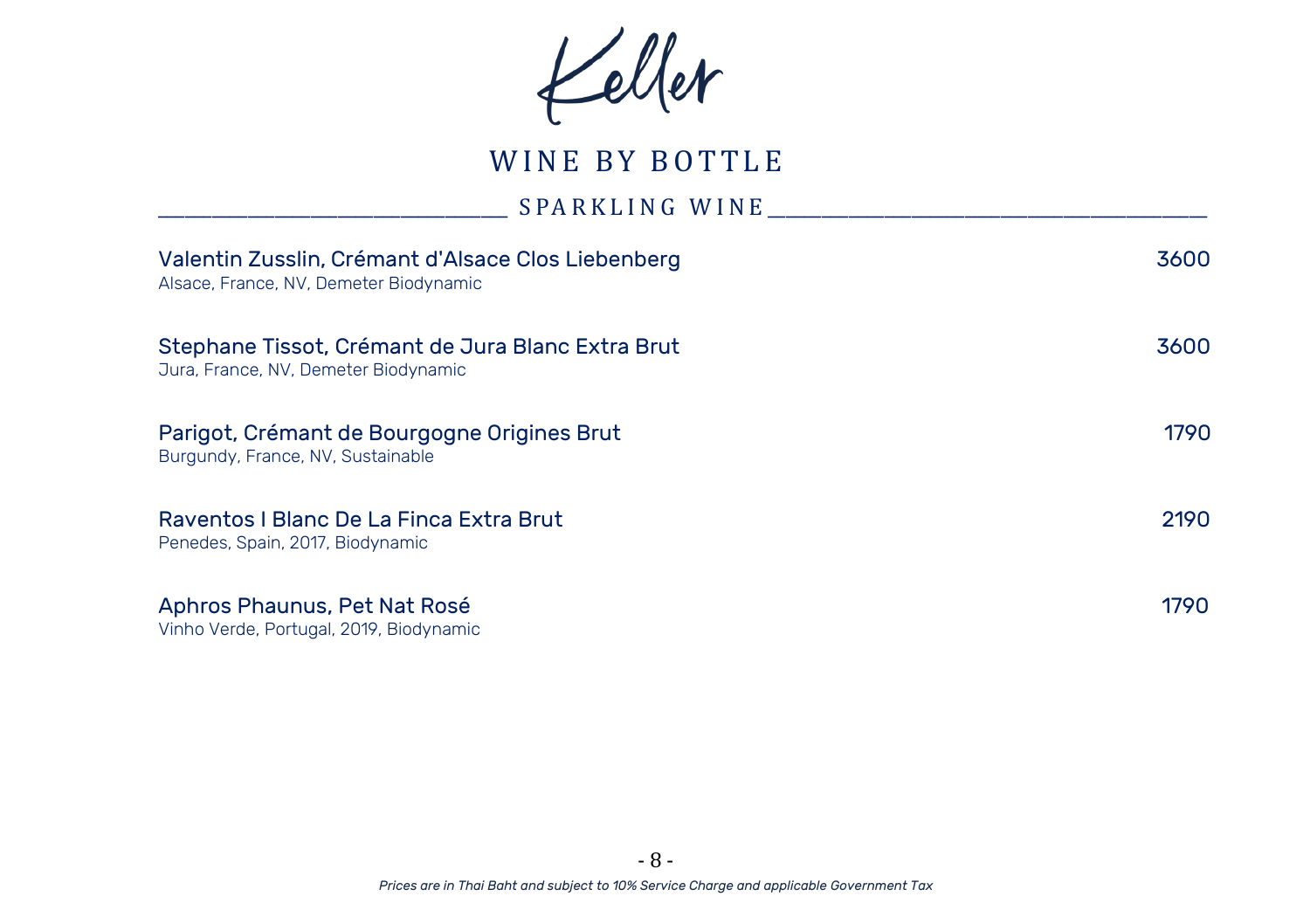Keller

# WINE BY BOTTLE

## \_\_\_\_\_\_\_\_\_\_\_\_\_\_\_\_\_\_\_\_\_\_\_\_\_\_\_\_\_\_\_\_\_\_\_\_\_\_\_\_\_\_\_\_\_\_C H A M PA G N E \_\_\_\_\_\_\_\_\_\_\_\_\_\_\_\_\_\_\_\_\_\_\_\_\_\_\_\_\_\_\_\_\_\_\_\_\_\_\_\_\_\_\_\_\_\_\_\_\_\_\_

| Andre Jacquart Expérience, Blanc de Blancs Extra Brut, 1er Cru Vertus<br>Côte des Blancs Champagne, France, NV | 3400 |
|----------------------------------------------------------------------------------------------------------------|------|
| <b>Bollinger Special Cuvee Brut</b><br>Champagne, France, NV                                                   | 5800 |
| Jacques Lassaigne Blanc de Blancs Brut Nature, Côtes de Bar<br>Champagne, France, 2011, Organic                | 5250 |
| Laurent-Perrier, Cuvée Rosé Brut<br>Reims, France, NV                                                          | 6700 |
| André Beaufort, Ambonnay Grand Cru Brut Rosé<br>Polisy, France, NV, Biodynamic                                 | 4250 |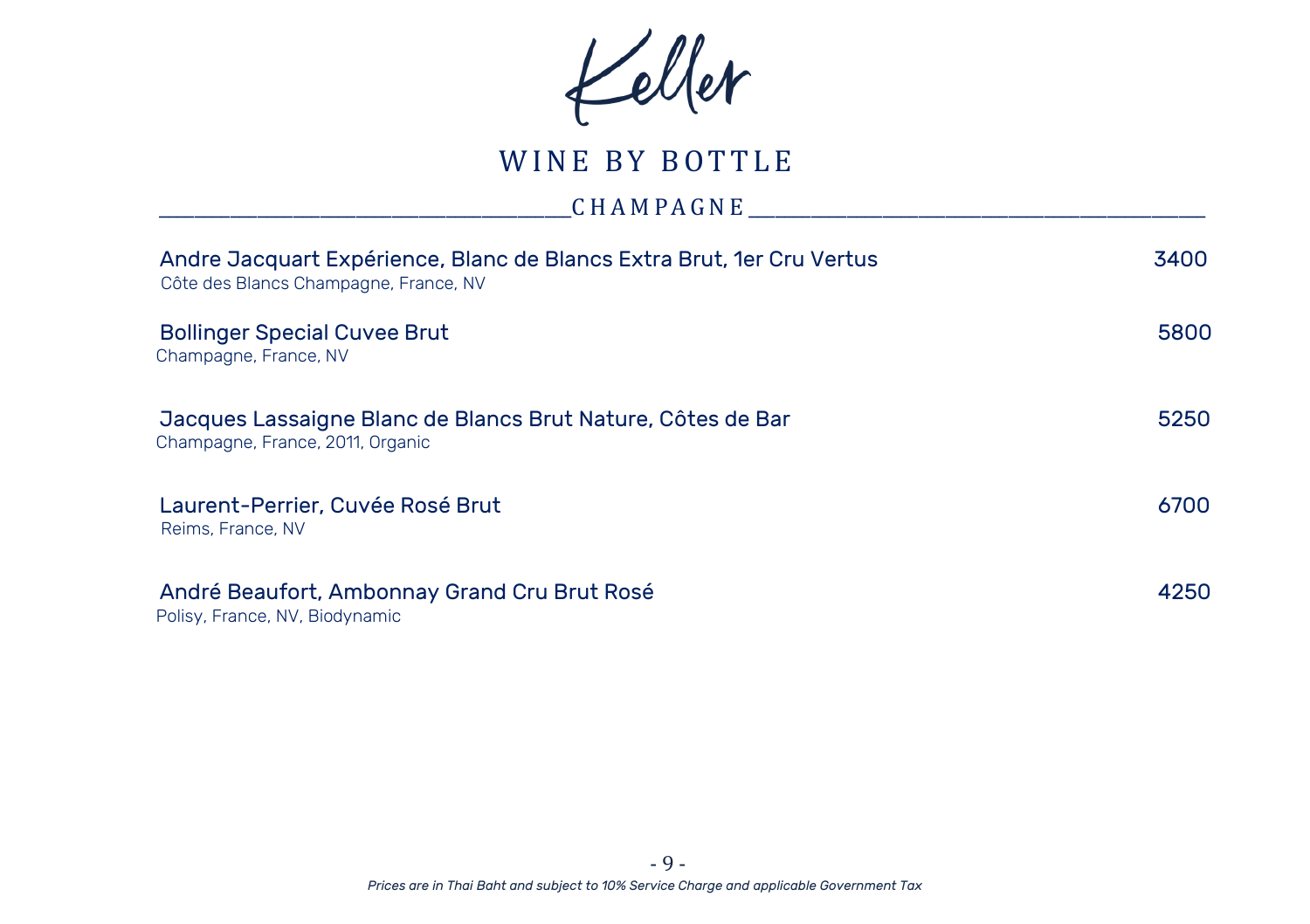Keller

WINE BY BOTTLE \_\_\_\_\_\_\_\_\_\_\_\_\_\_\_\_\_\_\_\_\_\_\_\_\_\_\_\_\_\_\_\_\_\_\_\_\_\_\_\_\_\_ W H I T E W I N E \_\_\_\_\_\_\_\_\_\_\_\_\_\_\_\_\_\_\_\_\_\_\_\_\_\_\_\_\_\_\_\_\_\_\_\_\_\_\_\_\_\_\_\_\_\_\_\_\_\_\_\_\_

#### • G E R M A N Y

| Peter Jakob Kühn, Riesling Oestricher Quarzit Trocken (dry)<br>Rheingau, 2018, Demeter Biodynamic                  | 2200 |
|--------------------------------------------------------------------------------------------------------------------|------|
| Peter Jakob Kühn, Riesling Oestricher Lenchen Kabinett Grosse Lage (off dry)<br>Rheingau, 2018, Demeter Biodynamic | 1990 |
| Peter Jakob Kühn, Riesling Sankt Nikolaus Grosses Gewächs<br>Rheingau, 2017, Demeter Biodynamic                    | 4350 |
| Peter Jakob Kühn, Riesling Schlehdorn Unikat (dry)<br>Rheingau, 2016, Demeter Biodynamic                           | 7690 |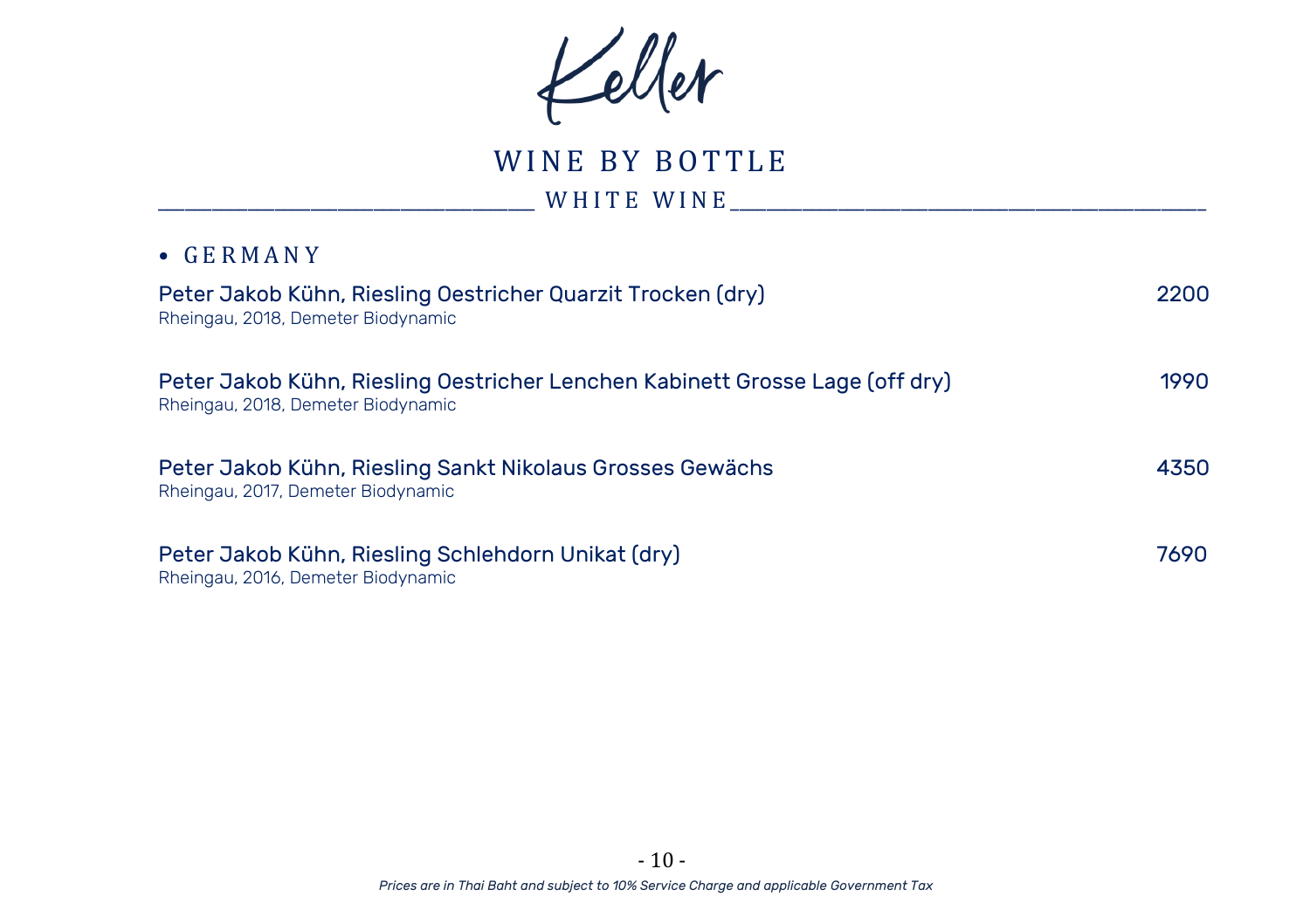Keller

# WINE BY BOTTLE

\_\_\_\_\_\_\_\_\_\_\_\_\_\_\_\_\_\_\_\_\_\_\_\_\_\_\_\_\_\_\_\_\_\_\_\_\_\_\_\_\_\_\_\_\_\_W H I T E W I N E \_\_\_\_\_\_\_\_\_\_\_\_\_\_\_\_\_\_\_\_\_\_\_\_\_\_\_\_\_\_\_\_\_\_\_\_\_\_\_\_\_\_\_\_\_\_\_\_\_\_

### • G E R M A N Y

| Heymann-Löwenstein, Riesling Schieferterrassen QBA<br>Mosel, 2018, Organic                       | 2450 |
|--------------------------------------------------------------------------------------------------|------|
| Weiser-Künstler, Riesling, Trocken (dry)<br>Mosel, 2020, Organic                                 | 1600 |
| Egon Müller, Riesling Scharzhofberger Kabinett<br>Saar, 2018                                     | 7500 |
| Hofgut Falkenstein, Riesling Krettnacher Euchariusberg Spätlese (off dry)<br>Saar, 2018, Organic | 1990 |

 *Prices are in Thai Baht and subject to 10% Service Charge and applicable Government Tax* - 11 -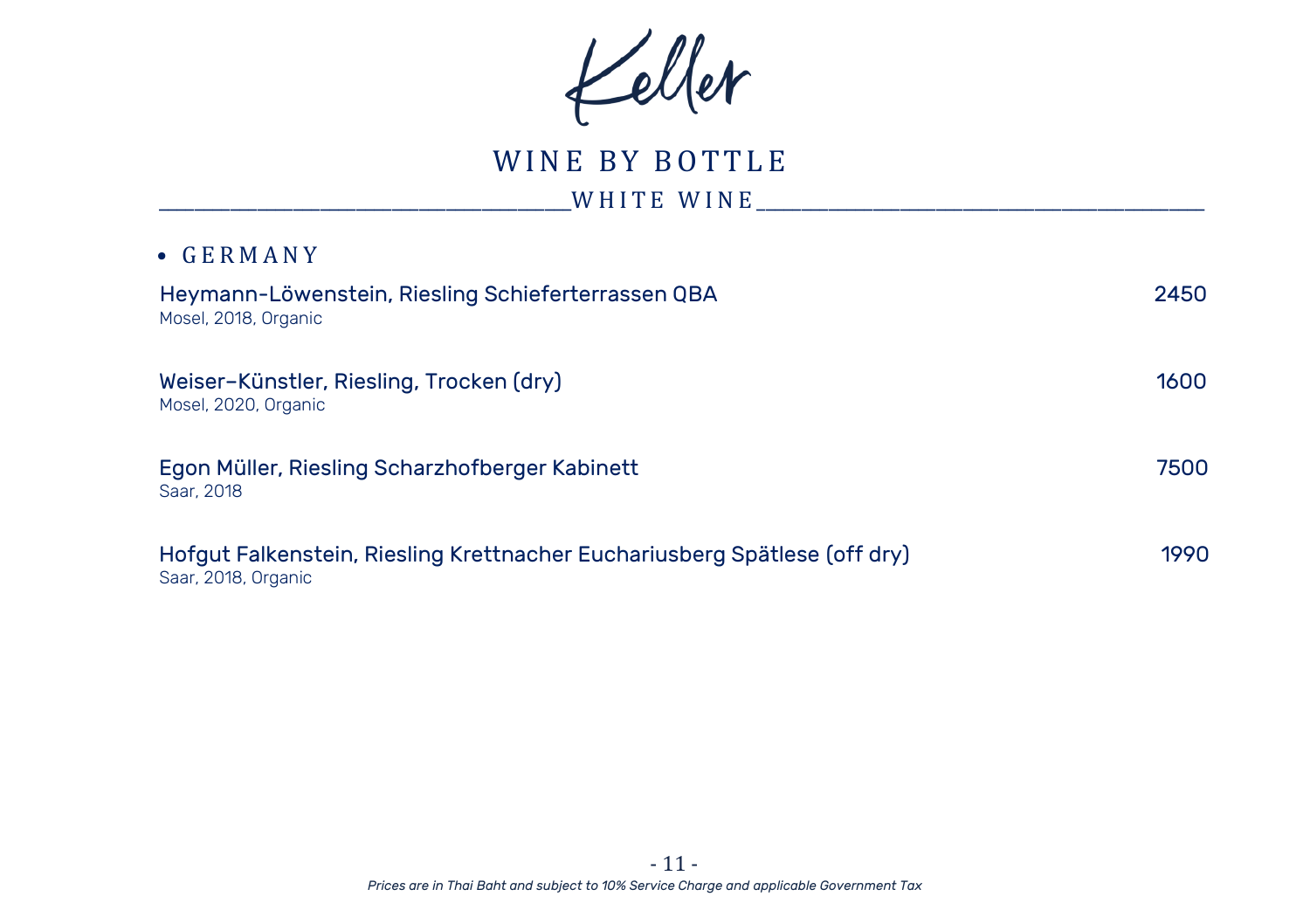Keller

WINE BY BOTTLE  $W$  H I T E  $W$  I N E  $\qquad \qquad \qquad$ 

| $\bullet$ GERMANY                                                                                  |      |
|----------------------------------------------------------------------------------------------------|------|
| Odinstal, Gewürztraminer 350NN<br>Pfalz, 2019, Demeter Biodynamic                                  | 2700 |
| Oliver Zeter, Sauvignon Blanc Fumé<br>Pfalz, 2019, Sustainable                                     | 2190 |
| Friedrich Becker, Chardonnay (dry)<br>Pfalz, 2018, Sustainable                                     | 1990 |
| Koehler Ruprecht, Riesling Kallstadter Kabinett Trocken (dry)<br>Pfalz, 2018, Sustainable          | 1550 |
| Koehler Ruprecht, Riesling Kallstadter Saumagen Spätlese Trocken (dry)<br>Pfalz. 2015. Sustainable | 2700 |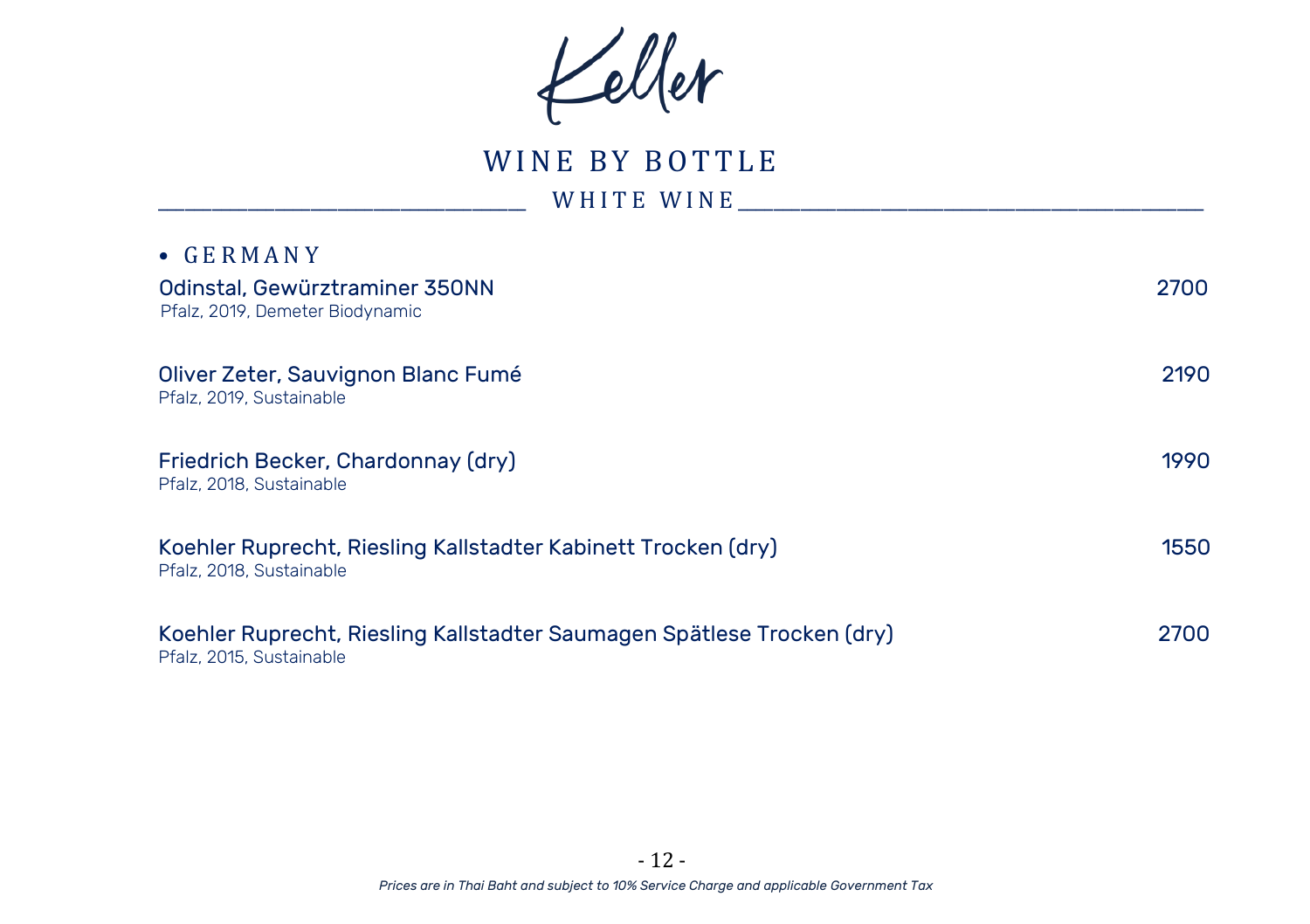Keller

WINE BY BOTTLE

WHITE WINE

# • G E R M A N Y Rudolf Fürst, Chardonnay Bürgstadter Berg Erste Lage 4100 Franken, 2018 Fritz Groebe, Silvaner 1790 Rheinhessen, 2019, Sustainable Fritz Groebe, Riesling Westhofener Kirchspiel Grosses Gewächs 4250 Rheinhessen, 2016, Sustainable Weingut Ziereisen, Pinot Blanc Lügle 2400 Baden, 2018, Sustainable Weingut Ziereisen, Gutedel Jaspis 10² (Chasselas) 7500 Baden, 2018, Sustainable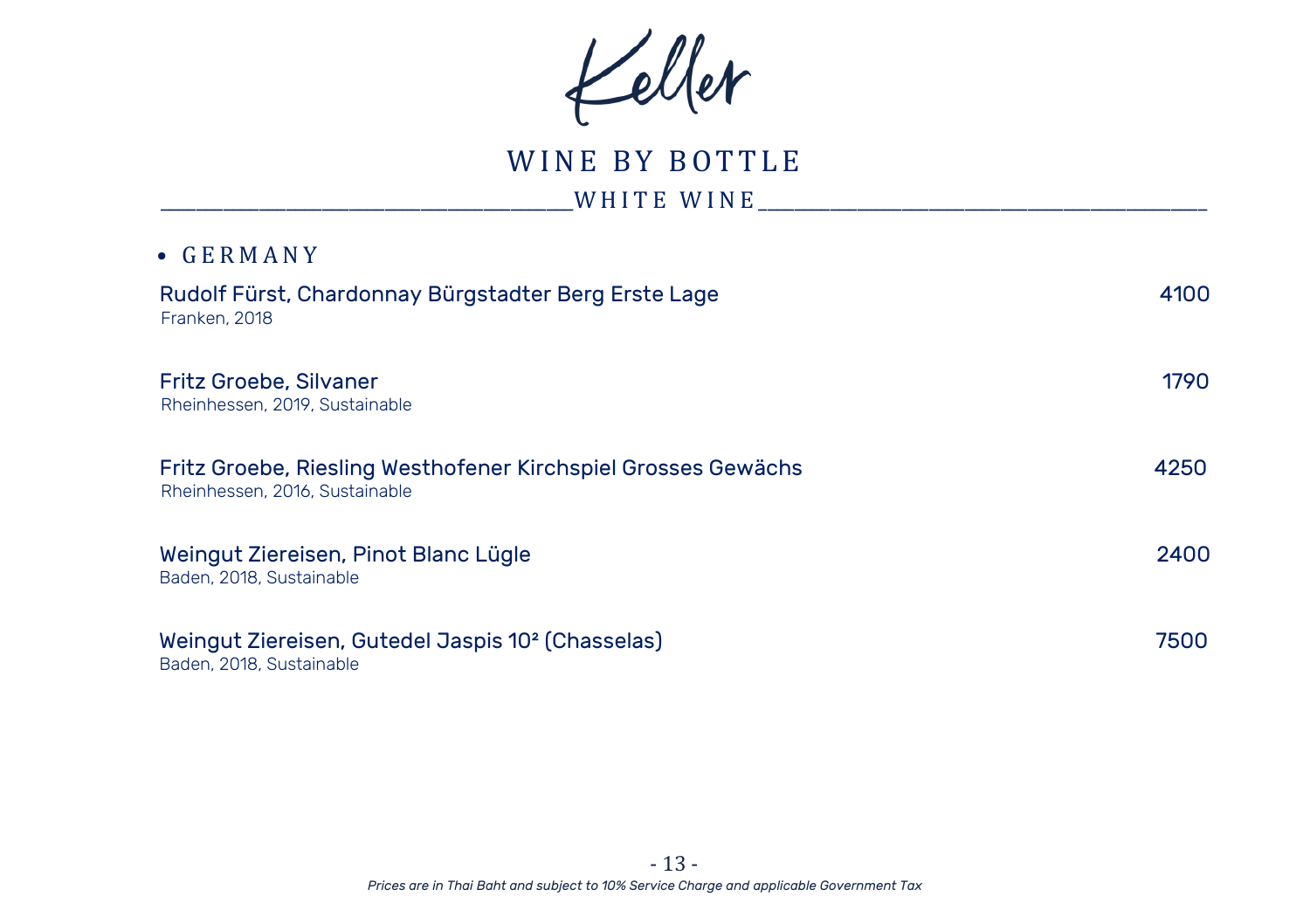Keller

WINE BY BOTTLE \_\_\_\_\_\_\_\_\_\_\_\_\_\_\_\_\_\_\_\_\_\_\_\_\_\_\_\_\_\_\_\_\_\_\_\_\_\_\_\_\_\_\_ W H I T E W I N E \_\_\_\_\_\_\_\_\_\_\_\_\_\_\_\_\_\_\_\_\_\_\_\_\_\_\_\_\_\_\_\_\_\_\_\_\_\_\_\_\_\_\_\_\_\_\_\_\_\_\_

| ∙ |  | <b>AUSTRIA</b> |  |  |  |
|---|--|----------------|--|--|--|
|---|--|----------------|--|--|--|

| Christoph Hoch, Grüner Veltliner Hollenburger<br>Kremstal, NV, Demeter Biodynamic        | 1600 |
|------------------------------------------------------------------------------------------|------|
| Michael Gindl, Weissburgunder Sodalis<br>Weinviertel, 2017, Demeter Biodynamic           | 3600 |
| Johannes Zillinger, Fume Blanc Unfiltered Numen<br>Weinviertel, 2017, Demeter Biodynamic | 2700 |
| Weingut Knoll Grüner Veltliner Vinothekfüllung<br>Wachau, 2017, Sustainable              | 4250 |
| Weingut Knoll Riesling Kabinett Pfaffenberg<br>Wachau, 2017, Sustainable                 | 2900 |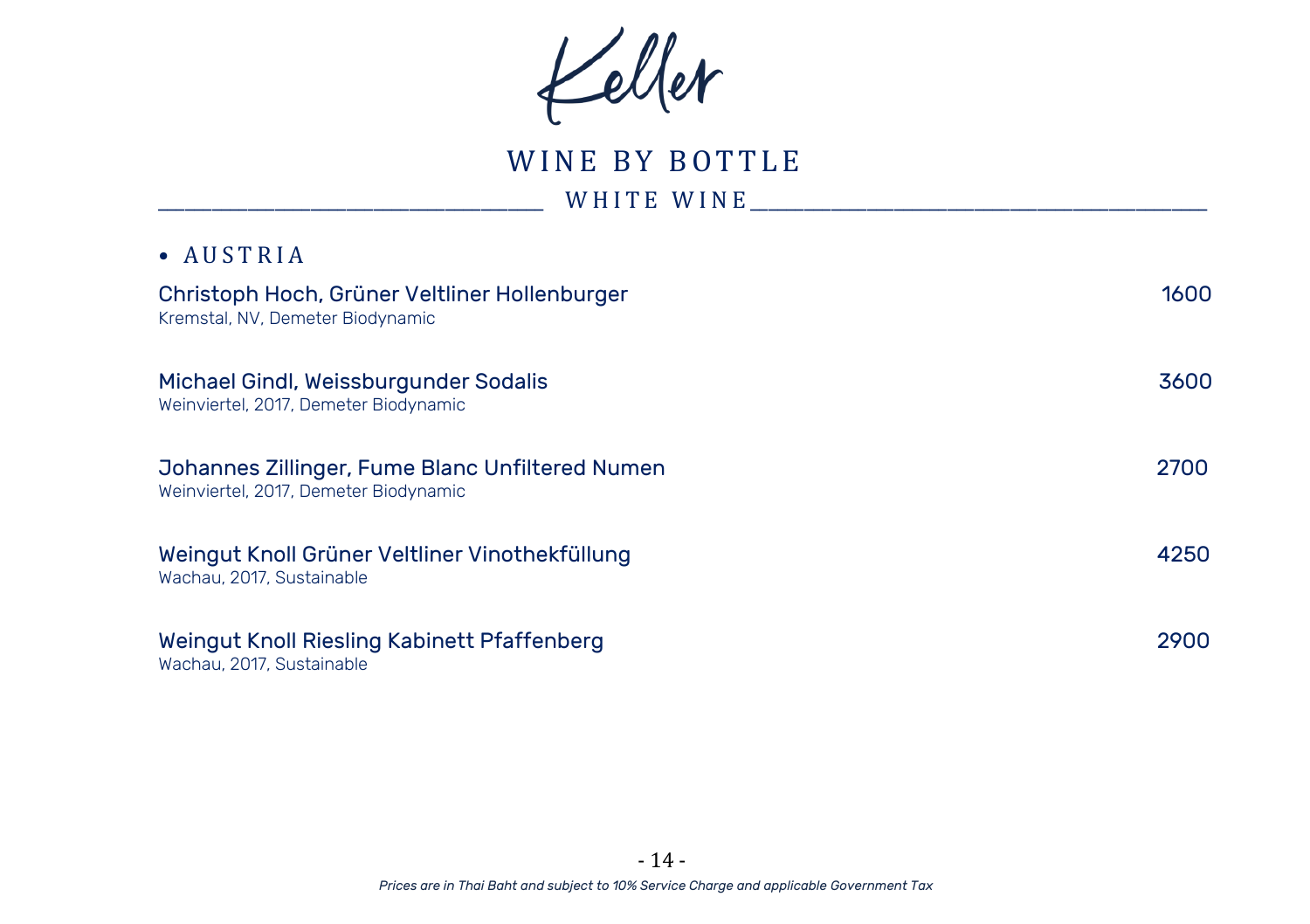Keller

WINE BY BOTTLE

\_\_\_\_\_\_\_\_\_\_\_\_\_\_\_\_\_\_\_\_\_\_\_\_\_\_\_\_\_\_\_\_\_\_\_\_\_\_\_\_\_\_\_\_\_\_\_W H I T E W I N E \_\_\_\_\_\_\_\_\_\_\_\_\_\_\_\_\_\_\_\_\_\_\_\_\_\_\_\_\_\_\_\_\_\_\_\_\_\_\_\_\_\_\_\_\_\_\_\_\_

## • A U S T R I A

| Tegernseerhof Grüner Veltliner Smaragd Bergdiestel<br>Wachau, Austria, 2017, Sustainable | 1870 |
|------------------------------------------------------------------------------------------|------|
| Tegernseerhof, Riesling Smaragd Kellerberg<br>Wachau, 2013, Sustainable                  | 3140 |
| Tegernseerhof, Grüner Veltliner Weissenkirchner Steinriegel<br>Wachau, 2008. Sustainable | 4200 |
| Weingut Rabl Riesling Steinhaus Rote Erde Reserve<br>Kamptal, Austria, 2017, Sustainable | 2550 |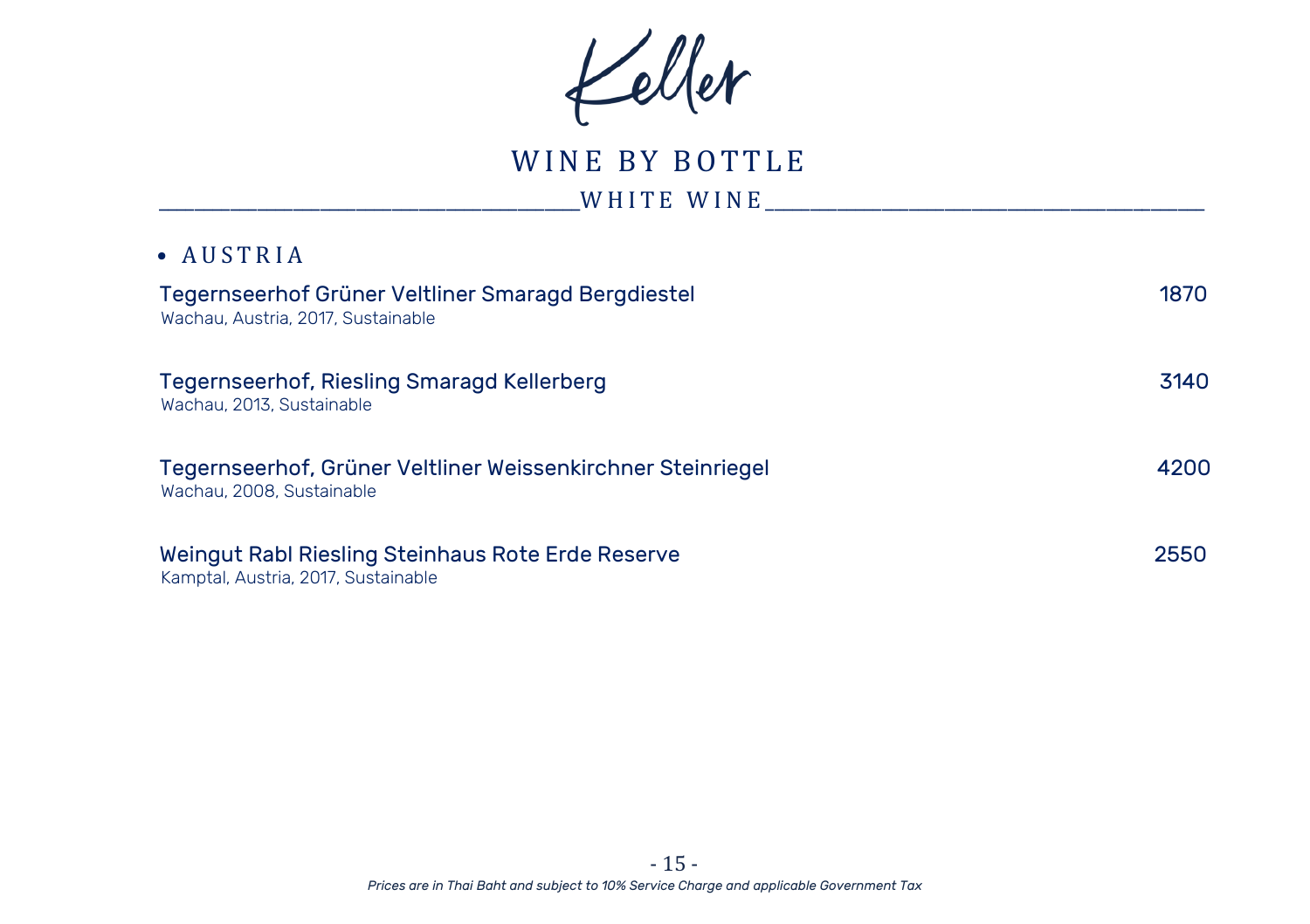Keller

WINE BY BOTTLE \_\_\_\_\_\_\_\_\_\_\_\_\_\_\_\_\_\_\_\_\_\_\_\_\_\_\_\_\_\_\_\_\_\_\_\_\_\_\_\_\_\_\_\_ W H I T E W I N E \_\_\_\_\_\_\_\_\_\_\_\_\_\_\_\_\_\_\_\_\_\_\_\_\_\_\_\_\_\_\_\_\_\_\_\_\_\_\_\_\_\_\_\_\_\_\_\_\_\_\_

| Valentin Zusslin, Riesling Pfingstberg Grand Cru (dry)<br>Alsace, 2014, Demeter Biodynamic | 4250 |
|--------------------------------------------------------------------------------------------|------|
| Julian Schaal Gewurztraminer Grand Cru Kaeferkopf (dry)<br>Alsace, 2020, Organic           | 2200 |
| Adele Rouze, Quincy Sauvignon Blanc<br>Loire, 2020, Sustainable                            | 1600 |
| Lise & Bertrand Jousset Montlouis Clos Aux Renards Singulier (dry)<br>Loire, 2016, Natural | 4200 |
| Alexandre Bain, Pouilly-Fumé Mademoiselle M<br>Loire, 2018, Natural                        | 2900 |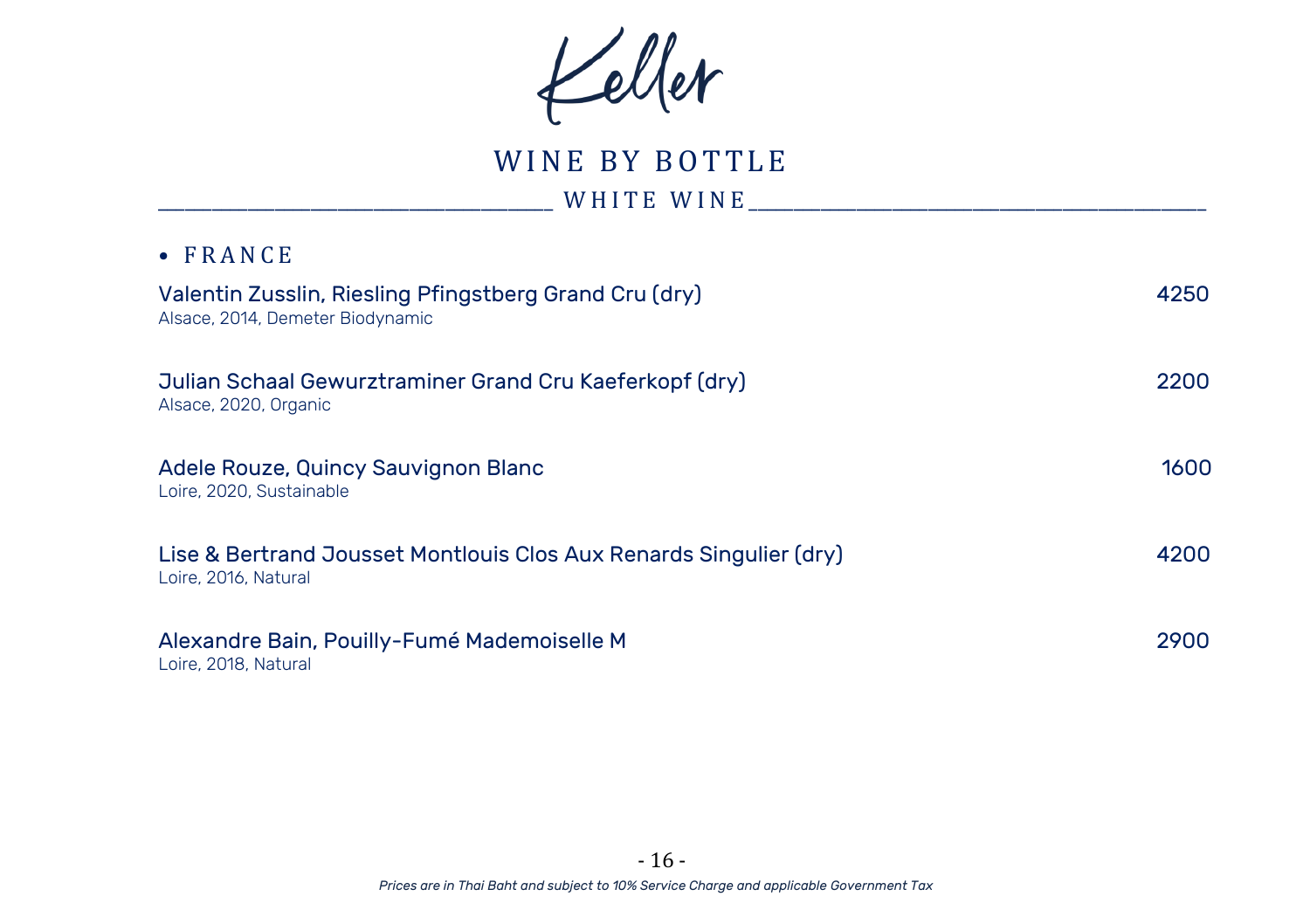Keller

WINE BY BOTTLE \_\_\_\_\_\_\_\_\_\_\_\_\_\_\_\_\_\_\_\_\_\_\_\_\_\_\_\_\_\_\_\_\_\_\_\_\_\_\_\_\_\_\_\_W H I T E W I N E \_\_\_\_\_\_\_\_\_\_\_\_\_\_\_\_\_\_\_\_\_\_\_\_\_\_\_\_\_\_\_\_\_\_\_\_\_\_\_\_\_\_\_\_\_\_\_\_\_\_\_\_

| $\bullet$ FRANCE                                                               |      |
|--------------------------------------------------------------------------------|------|
| Domaine Pattes Loup, Chablis<br>Burgundy, 2018, Biodynamic                     | 3100 |
| Domaine Pattes Loup Chablis 1er Cru Vaillons<br>Burgundy, 2018, Biodynamic     | 4900 |
| Alain Corcia (Cocotte) Chablis Le Clos Grand Cru<br>Burgundy, 2018, Biodynamic | 5500 |
| Maison Thiriet Aligoté 'Du Jardin'<br>Burgundy, 2019, Organic                  | 3600 |
| Montanet Thoden Vezelay Galerne<br>Burgundy, 2019, Organic                     | 1990 |
| Domaine Goisot Saint-Bris Corps de Garde<br>Burgundy, 2017, Biodynamic         | 1790 |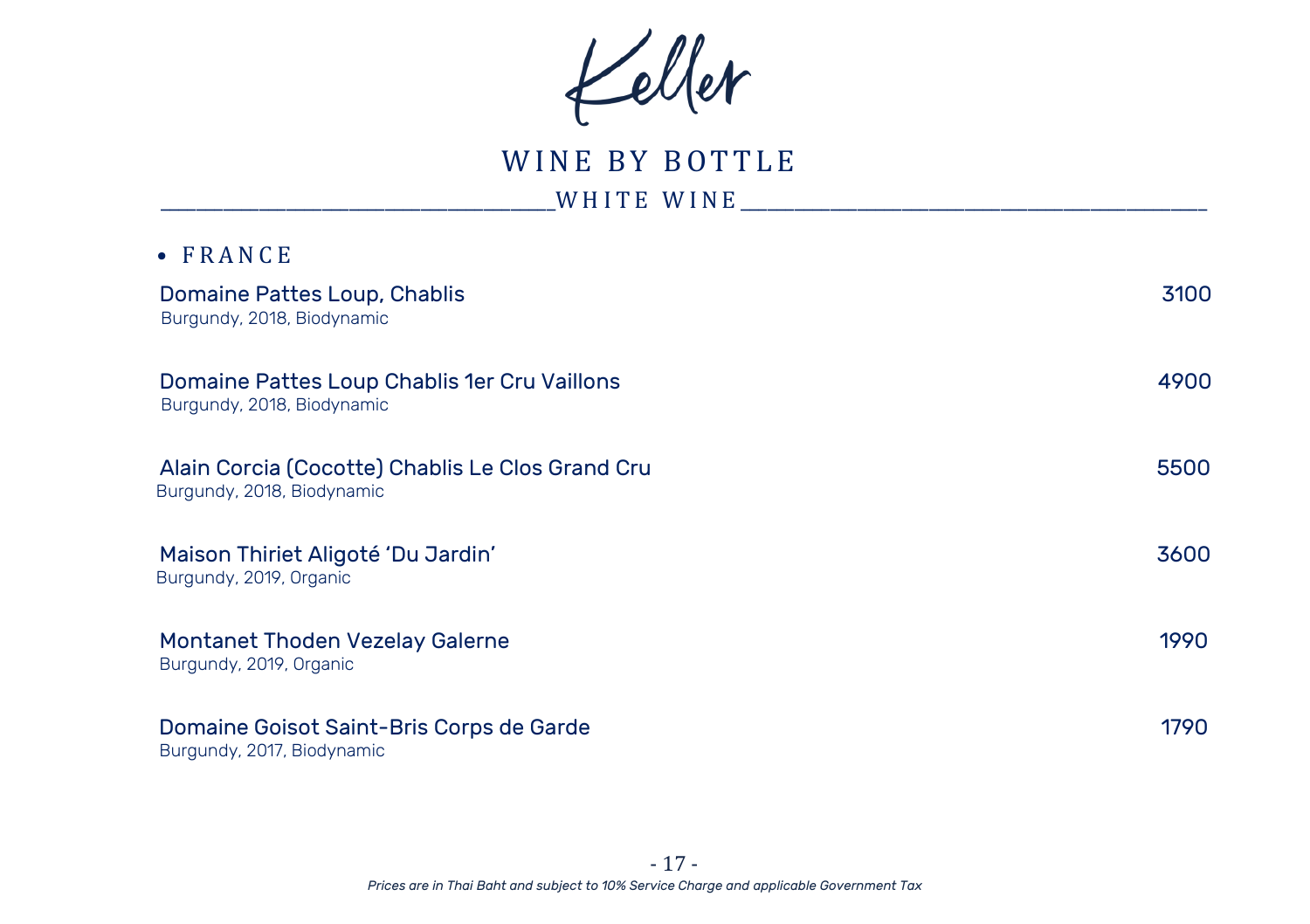Keller

WINE BY BOTTLE

\_\_\_\_\_\_\_\_\_\_\_\_\_\_\_\_\_\_\_\_\_\_\_\_\_\_\_\_\_\_\_\_\_\_\_\_\_\_\_\_\_\_\_W H I T E W I N E \_\_\_\_\_\_\_\_\_\_\_\_\_\_\_\_\_\_\_\_\_\_\_\_\_\_\_\_\_\_\_\_\_\_\_\_\_\_\_\_\_\_\_\_\_\_\_\_\_\_\_\_\_

| Domaine Thibert Macon Fuisse Fuisse Bois de la Croix, Maconnais<br>Burgundy, 2018, Sustainable               | 2200 |
|--------------------------------------------------------------------------------------------------------------|------|
| Alain Michelot Nuits St Georges En La Perrière Noblot 1er Cru, Côtes de Nuits<br>Burgundy, 2017, Sustainable | 4900 |
| Robert Ampeau, Meursault Le Piece sous le Bois 1er Cru, Cotes de Beaune<br>Burgundy, 1994, Sustainable       | 5900 |
| Robert Ampeau, Meursault, Côtes de Beaune<br>Burgundy, 1993, Sustainable                                     | 5400 |
| Potinet Ampeau, Puligny Montrachet Champs Gains 1er Cru, Côtes de Beaune<br>Burgundy, 2014, Sustainable      | 5200 |
| Domaine Coche - Dury, Bourgogne Blanc, Côtes De Beaune<br>Burgundy, 2018, Sustainable                        | 9900 |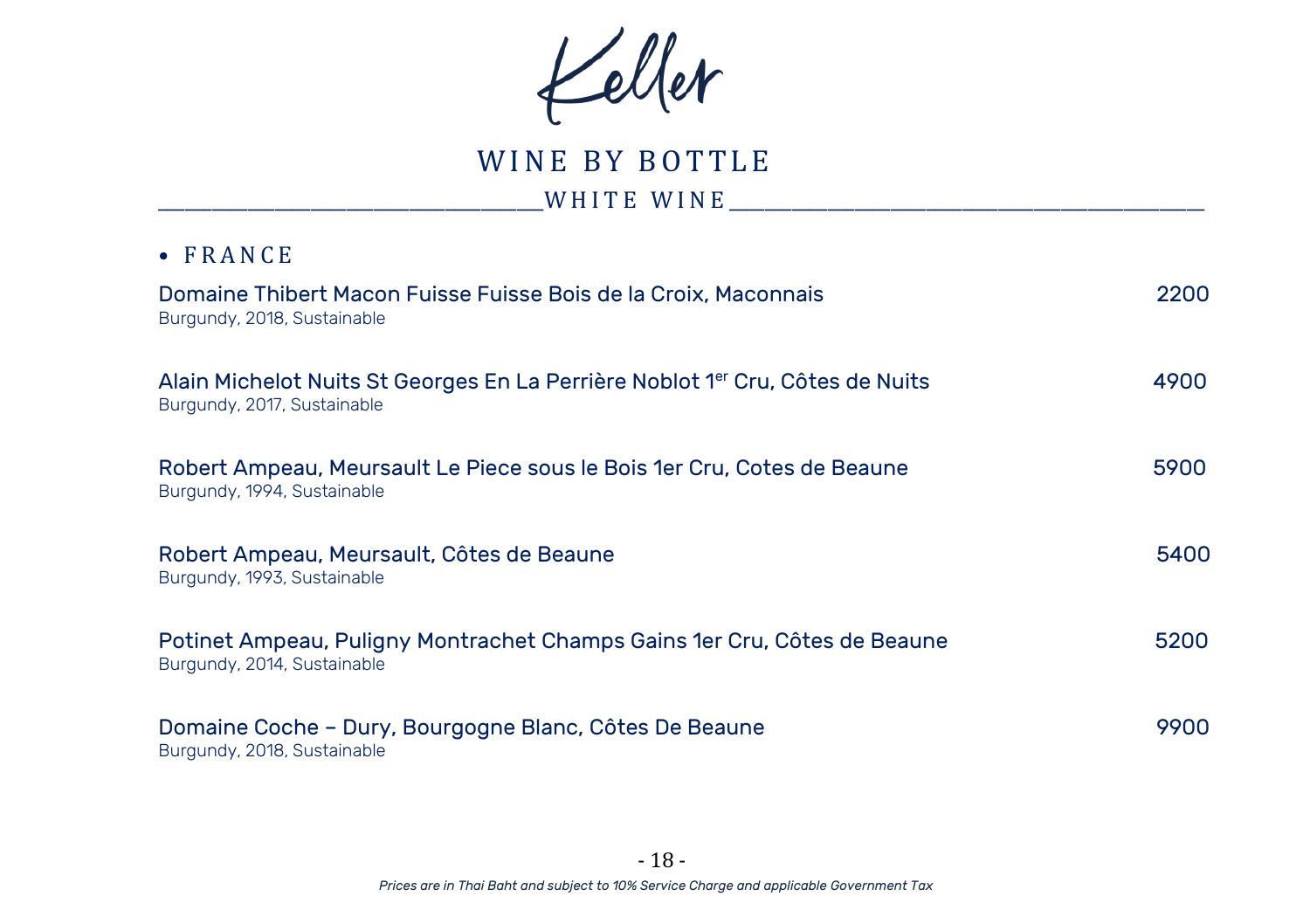Keller

WINE BY BOTTLE

\_\_\_\_\_\_\_\_\_\_\_\_\_\_\_\_\_\_\_\_\_\_\_\_\_\_\_\_\_\_\_\_\_\_\_\_\_\_\_\_\_\_\_\_\_\_ W H I T E W I N E \_\_\_\_\_\_\_\_\_\_\_\_\_\_\_\_\_\_\_\_\_\_\_\_\_\_\_\_\_\_\_\_\_\_\_\_\_\_\_\_\_\_\_\_\_\_\_\_\_\_

| Domaine Coche – Dury, Meursault, Côtes De Beaune<br>Burgundy, 2018, Sustainable              | 29000 |
|----------------------------------------------------------------------------------------------|-------|
| M. Chapoutier, Cozes Hermitage Blanc Meysonniers<br>Northern Rhône, 2018, Demeter Biodynamic | 2100  |
| M. Chapoutier, Ermitage Blanc Le Meal<br>Northern Rhône, 2015, Demeter Biodynamic            | 16500 |
| Domaine des Enfants, Tabula Rasa<br>Roussillon, 2018, Organic                                | 2450  |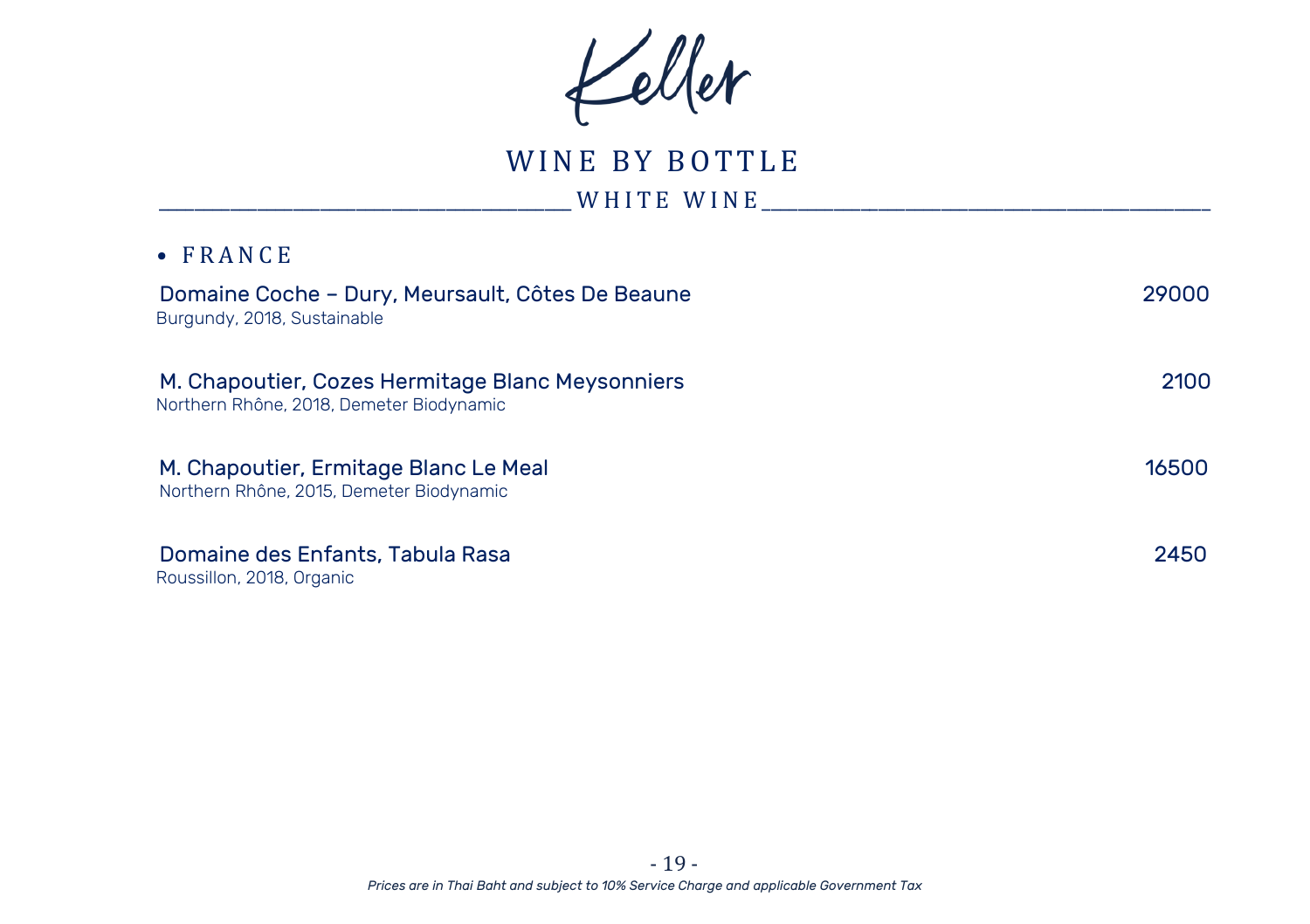Keller

WINE BY BOTTLE \_\_\_\_\_\_\_\_\_\_\_\_\_\_\_\_\_\_\_\_\_\_\_\_\_\_\_\_\_\_\_\_\_\_\_\_\_\_\_\_\_\_\_W H I T E W I N E \_\_\_\_\_\_\_\_\_\_\_\_\_\_\_\_\_\_\_\_\_\_\_\_\_\_\_\_\_\_\_\_\_\_\_\_\_\_\_\_\_\_\_\_\_\_\_\_\_\_\_\_\_\_

| $\bullet$ OTHERS                                                                    |      |
|-------------------------------------------------------------------------------------|------|
| Girlan, Pinot Bianco Plattenriegl<br>Alto Adige, Italy, 2019, Sustainable           | 1650 |
| Federico Curtaz Gamma (Carricante)<br>Sicily, Italy, 2016, Sustainable              | 2200 |
| <b>Neudorf Chardonnay Moutere</b><br>Nelson, New Zealand, 2019, Organic             | 4500 |
| Leeu Passant Chardonnay Helderberg<br>Stellenbosch, South Africa, 2018, Sustainable | 4200 |
| Niepoort, Redoma Branco Reserve<br>Duoro, Portugal, 2016                            | 3100 |
| <b>Belondrade Y Lurton Estate</b><br>Rueda, Spain, 2018, Organic                    | 3450 |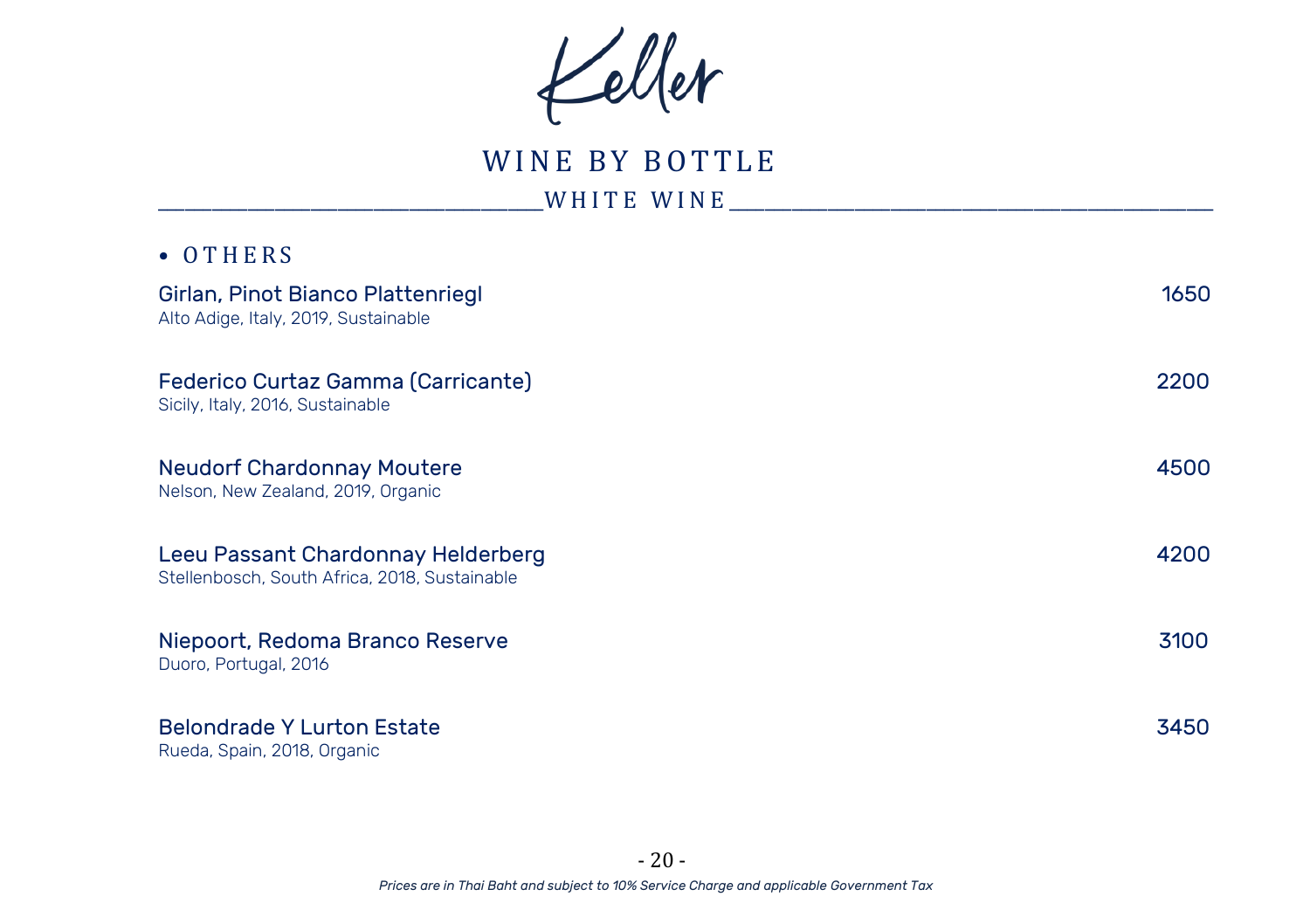Keller

# WINE BY BOTTLE  $\_$ W H I T E W I N E  $\_$

| $\bullet$ OTHERS                                                                    |      |
|-------------------------------------------------------------------------------------|------|
| Rafael Palacios As Sortes<br>Galicia, Spain, 2019, Biodynamic                       | 3990 |
| Arnot Roberts Chardonnay Trout Gulch, Santa Cruz<br>Napa Valley, USA, 2018, Organic | 3600 |
| Sandhi Wines Chardonnay Sanford & Benedict<br>Santa Rita Hills, USA, 2017, Organic  | 3600 |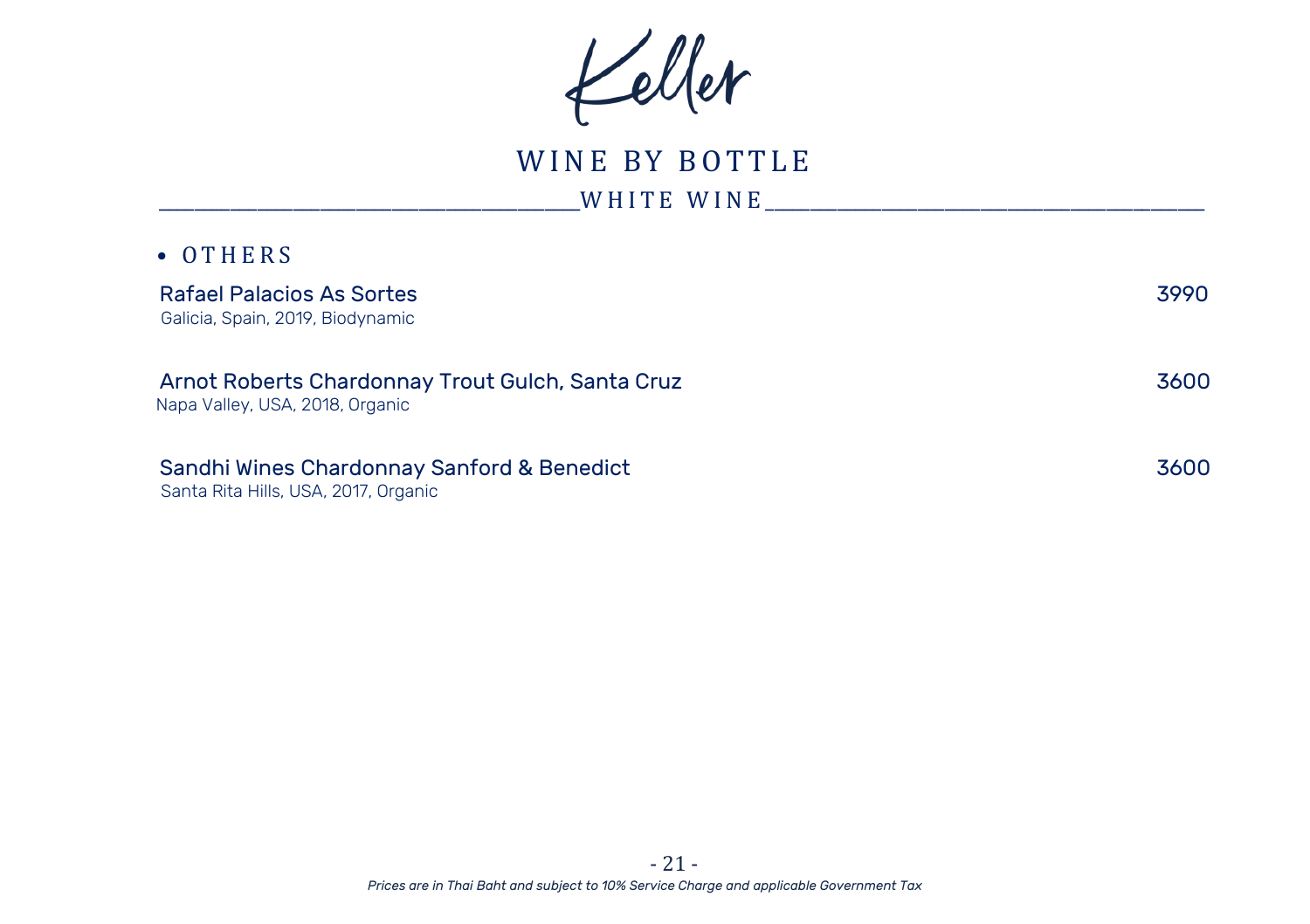Keller

WINE BY BOTTLE  $R O S E$  W I N E  $\qquad \qquad$ 

| Domaine les Fougues Côtes de Provence Rosé L'Aubigue<br>Provence, France, 2019, Biodynamic            | 1600 |
|-------------------------------------------------------------------------------------------------------|------|
| Clos Cibonne Cotes de Provence Cru Classé Rosé Caroline (Tibouren)<br>Provence, France, 2020, Organic | 3300 |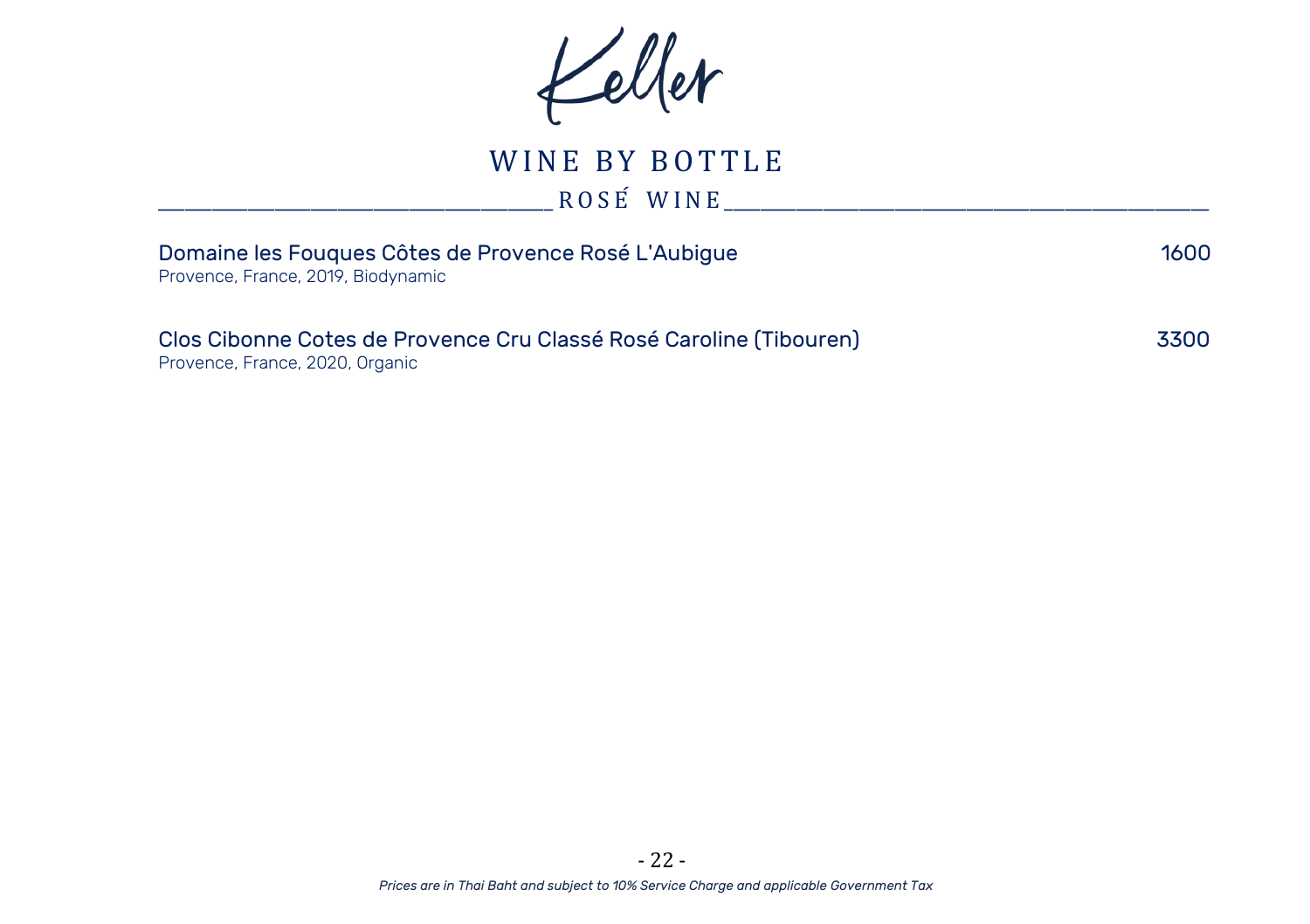Keller

# WINE BY BOTTLE

\_\_\_\_\_\_\_\_\_\_\_\_\_\_\_\_\_\_\_\_\_\_\_\_\_\_\_\_\_\_\_\_\_\_\_\_\_\_\_\_\_\_\_\_\_\_\_R E D W I N E \_\_\_\_\_\_\_\_\_\_\_\_\_\_\_\_\_\_\_\_\_\_\_\_\_\_\_\_\_\_\_\_\_\_\_\_\_\_\_\_\_\_\_\_\_\_\_\_\_\_\_\_\_\_

| $\bullet$ GERMANY                                                                 |      |
|-----------------------------------------------------------------------------------|------|
| Friedrich Becker, Pinot Noir St. Paul Grosses Gewächs<br>Pfalz, 2015, Sustainable | 7200 |
| Markus Schneider, Black Print (Merlot - Cabernet)<br>Pfalz, 2014, Sustainable     | 2500 |
| Enderle & Moll, Pinot Noir Buntsandstein<br>Baden, 2017, Natural                  | 3600 |
| Weingut Ziereisen, Syrah Gestad<br>Baden, 2018. Sustainable                       | 2600 |
| Weingut Ziereisen Pinot Noir Jaspis Old Vines<br>Baden, 2012, Sustainable         | 5150 |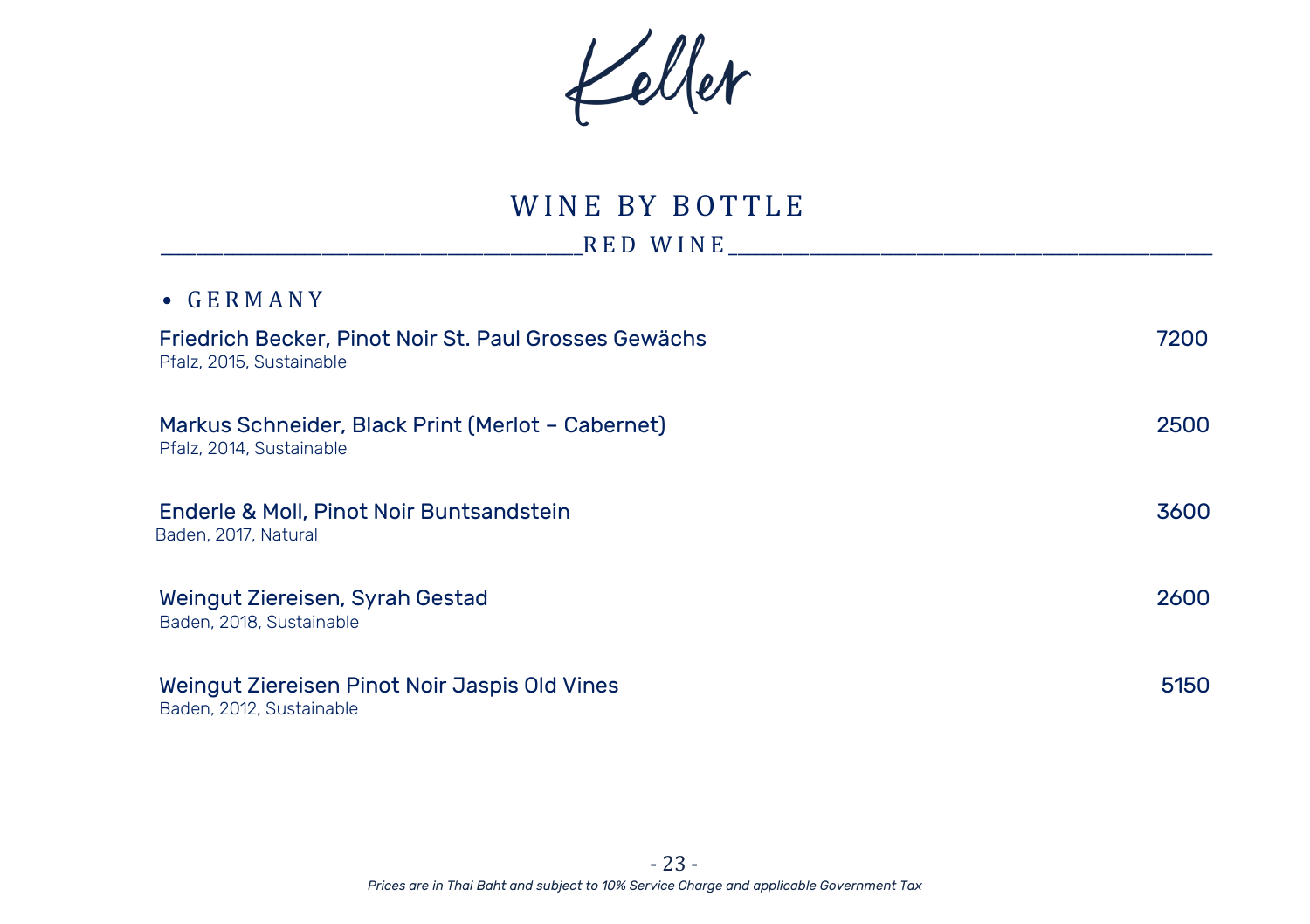Keller

WINE BY BOTTLE

\_\_\_\_\_\_\_\_\_\_\_\_\_\_\_\_\_\_\_\_\_\_\_\_\_\_\_\_\_\_\_\_\_\_\_\_\_\_\_\_\_\_\_\_ R E D W I N E \_\_\_\_\_\_\_\_\_\_\_\_\_\_\_\_\_\_\_\_\_\_\_\_\_\_\_\_\_\_\_\_\_\_\_\_\_\_\_\_\_\_\_\_\_\_\_\_\_\_\_\_\_\_\_\_

| • AUSTRIA                                                                 |      |
|---------------------------------------------------------------------------|------|
| Tinhof, St. Laurent Feuersteig                                            | 2350 |
| Leithaberg, 2011, Organic                                                 |      |
| <b>Claus Preisinger, Pinot Noir</b><br>Burgenland, 2018, Biodynamic       | 3000 |
| Johannes Trapl, Blaufränkisch Spitzerberg<br>Carnuntum, 2016, Organic     | 3250 |
| Umathum Haideboden, Zweigelt / Blaufränkisch<br>Burgenland, 2018, Organic | 3200 |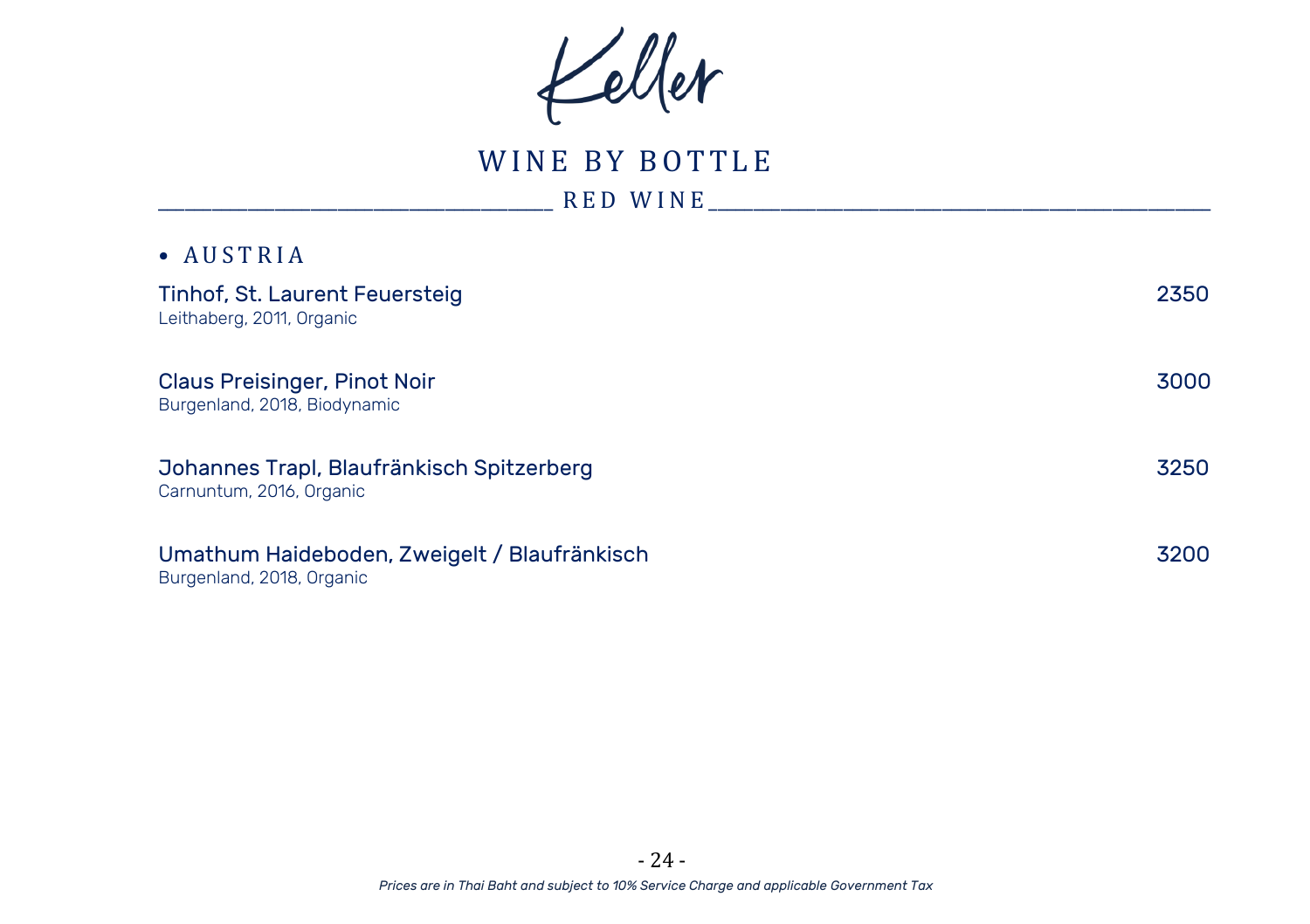Keller

WINE BY BOTTLE \_\_\_\_\_\_\_\_\_\_\_\_\_\_\_\_\_\_\_\_\_\_\_\_\_\_\_\_\_\_\_\_\_\_\_\_\_\_\_\_\_\_\_\_\_\_ R E D W I N E \_\_\_\_\_\_\_\_\_\_\_\_\_\_\_\_\_\_\_\_\_\_\_\_\_\_\_\_\_\_\_\_\_\_\_\_\_\_\_\_\_\_\_\_\_\_\_\_\_\_\_\_\_

| Domaine Coursodon, St. Joseph La Sensonne<br>Northern Rhône, 2017, Sustainable                            | 4250  |
|-----------------------------------------------------------------------------------------------------------|-------|
| M. Domaine Jean Royer Châteauneuf du Pape La Sable de la Crau<br>Northern Rhône, 2012, Demeter Biodynamic | 5400  |
| M. Chapoutier St Joseph Le Clos<br>Northern Rhône, 2012, Demeter Biodynamic                               | 9900  |
| M. Chapoutier Ermitage Rouge Le Pavillon<br>Northern Rhône, 2011, Demeter Biodynamic                      | 25000 |
| Château Haut Monplaisir Pur Plaisir, Cahors<br>Southwest, 2014, Organic                                   | 3090  |
| Chateau du Cedre Extra Libre, Cahors (no sulfur)<br>Southwest, 2019, Organic                              | 1900  |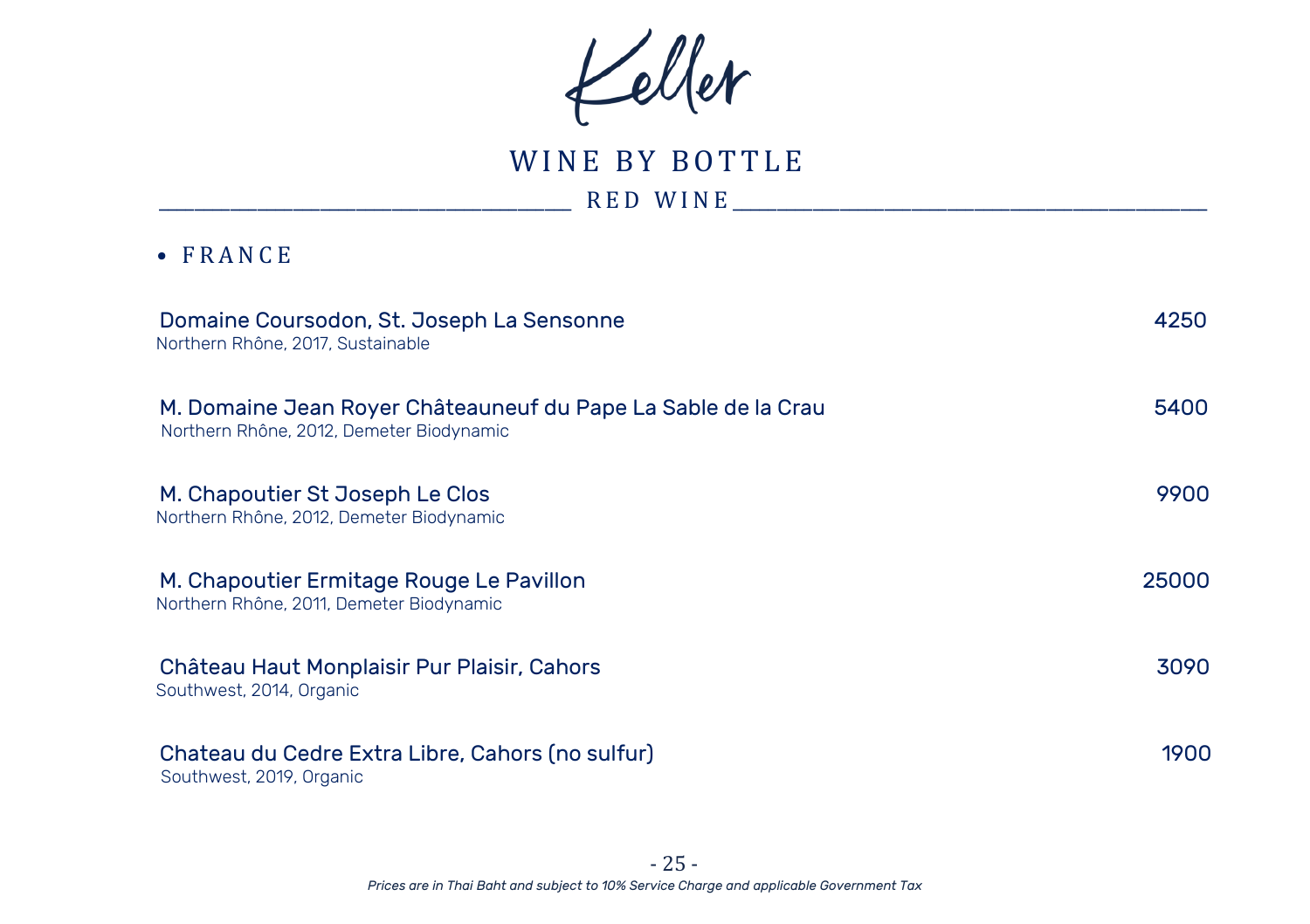Keller

WINE BY BOTTLE

\_\_\_\_\_\_\_\_\_\_\_\_\_\_\_\_\_\_\_\_\_\_\_\_\_\_\_\_\_\_\_\_\_\_\_\_\_\_\_\_\_\_\_ R E D W I N E \_\_\_\_\_\_\_\_\_\_\_\_\_\_\_\_\_\_\_\_\_\_\_\_\_\_\_\_\_\_\_\_\_\_\_\_\_\_\_\_\_\_\_\_\_\_\_\_\_\_\_\_\_\_\_\_\_

| Valentin Zusslin, Pinot Noir Ophrys<br>Alsace, 2020, Demeter Biodynamic               | 2200 |
|---------------------------------------------------------------------------------------|------|
| Domaine De La Chevalerie, Grand - Mont Bourgueil<br>Loire, 2011, Organic              | 3790 |
| Sylvain Martel, Julienas Bessay<br>Beaujolais, 2019, Organic                          | 1990 |
| Anne Sophie Dubois Fleurie Les Labourons<br>Beaujolais, 2020, Organic                 | 2400 |
| Benedict & Stephane Tissot, Pinot Noir Sous La Tour<br>Jura, 2018, Demeter Biodynamic | 3250 |
| Domaine des Enfant, L'Enfant Perdu<br>Roussilion, 2015, Organic                       | 2200 |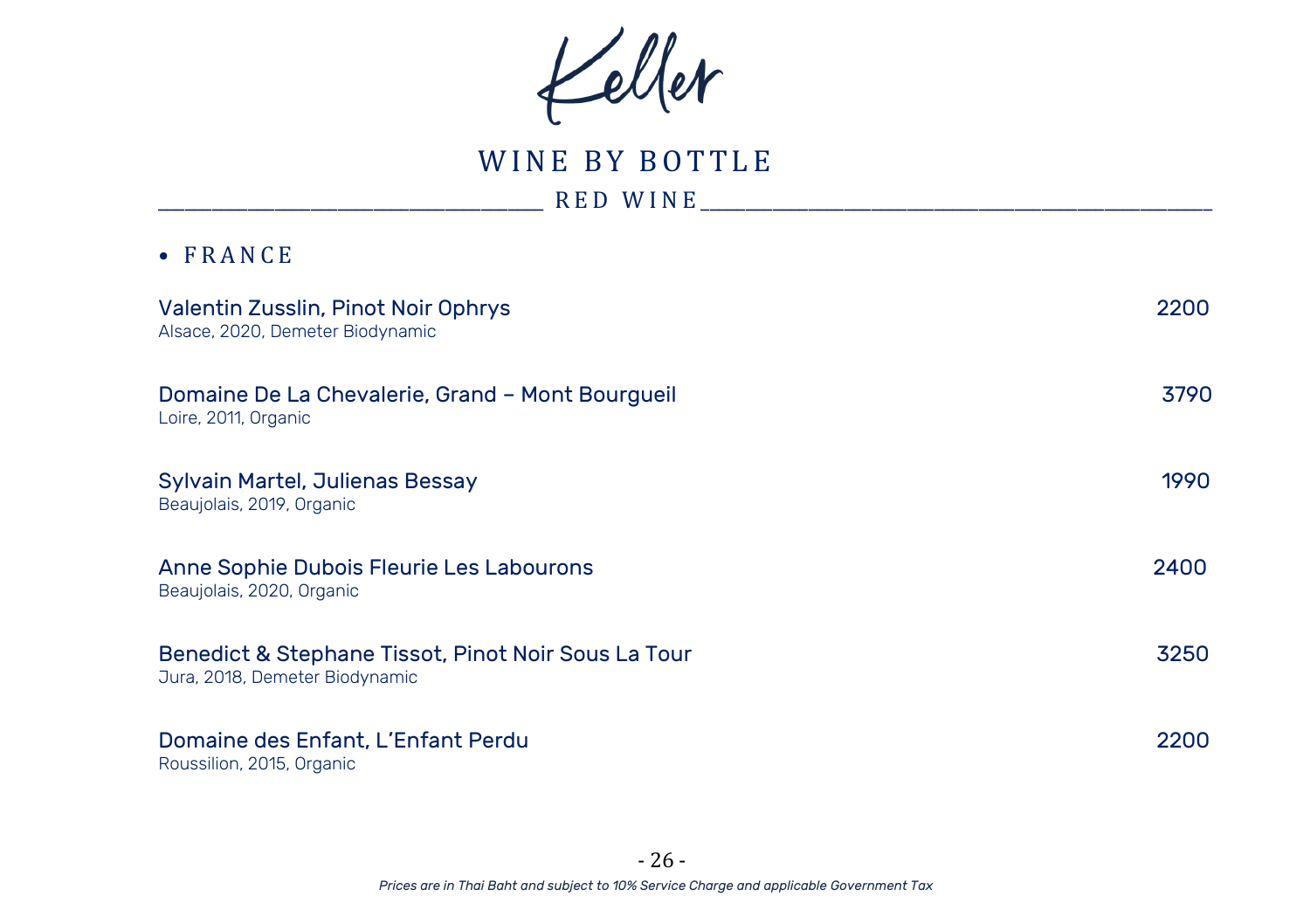Keller

WINE BY BOTTLE \_\_\_\_\_\_\_\_\_\_\_\_\_\_\_\_\_\_\_\_\_\_\_\_\_\_\_\_\_\_\_\_\_\_\_\_\_\_\_\_\_\_\_\_\_\_\_R E D W I N E \_\_\_\_\_\_\_\_\_\_\_\_\_\_\_\_\_\_\_\_\_\_\_\_\_\_\_\_\_\_\_\_\_\_\_\_\_\_\_\_\_\_\_\_\_\_\_\_\_\_\_\_\_\_

| Domaine Goisot Coteaux D'Auxerre La Ronce<br>Burgundy, 2017, Biodynamic                      | 2890  |
|----------------------------------------------------------------------------------------------|-------|
| Monts Luisant Morey St. Denis Pierre Virant<br>Burgundy, 2010, Sustainable                   | 5900  |
| Anne Parent Pommard 1er Chanlins, Cotes de Beaune<br>Burgundy, 2012, Biodynamic              | 7500  |
| Robert Ampeau Baune 1er Clos Du Roi, Côtes De Beaune<br>Burgundy, 1995, Sustainable          | 4620  |
| Robert Ampeau Volnay 1er Cru Santenots, Côtes De Beaune<br>Burgundy, 1996, Sustainable       | 5900  |
| Domaine des Chezeaux. Clos St Denis Grand Cru. Côtes de Nuits<br>Burgundy, 2017, Sustainable | 24900 |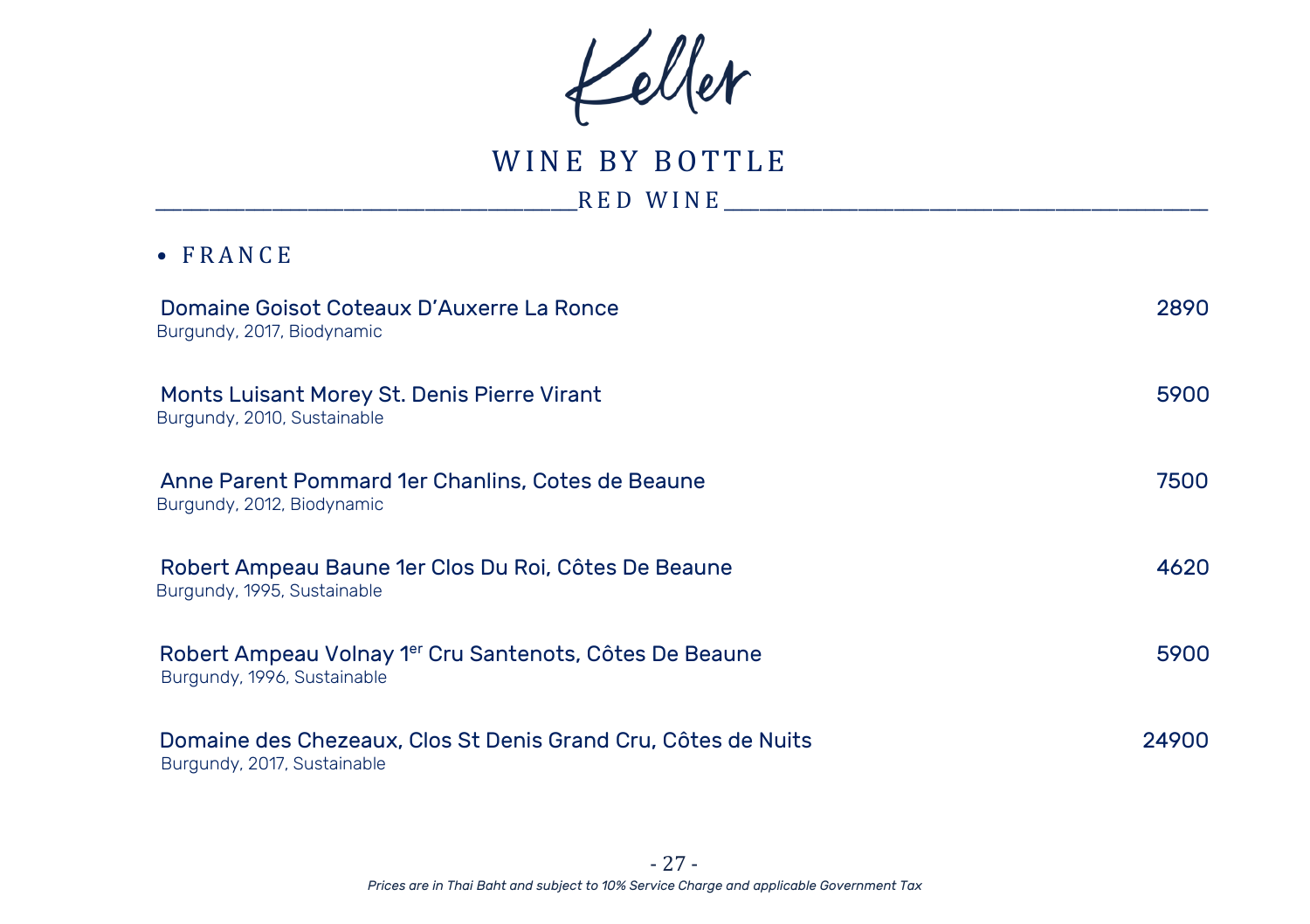Keller

WINE BY BOTTLE

\_\_\_\_\_\_\_\_\_\_\_\_\_\_\_\_\_\_\_\_\_\_\_\_\_\_\_\_\_\_\_\_\_\_\_\_\_\_\_\_\_\_\_\_ R E D W I N E \_\_\_\_\_\_\_\_\_\_\_\_\_\_\_\_\_\_\_\_\_\_\_\_\_\_\_\_\_\_\_\_\_\_\_\_\_\_\_\_\_\_\_\_\_\_\_\_\_\_\_\_\_\_\_

| Domaine des Chezeaux. Griotte Chambertin Grand Cru. Cotes de Nuits<br>Burgundy, 2018, Sustainable | 24000 |
|---------------------------------------------------------------------------------------------------|-------|
| Domaine Berthaut Gerbet Fixin Les Crais, Cotes de Nuits<br>Burgundy, 2018, Organic                | 3990  |
| Claude Dugat Bourgogne, Cotes de Nuits<br>Burgundy, 2017, Organic                                 | 3990  |
| Château Saint Saturnin, Medoc<br>Bordeaux, 2009, Organic                                          | 2880  |
| Domaine de Viaud, Lalande de Pomerol<br>Bordeaux, 2000, Biodynamic                                | 3300  |
| Château Clarisse Vieilles Vignes, Puisseguin St Emilion<br>Bordeaux, 2014, Organic                | 3890  |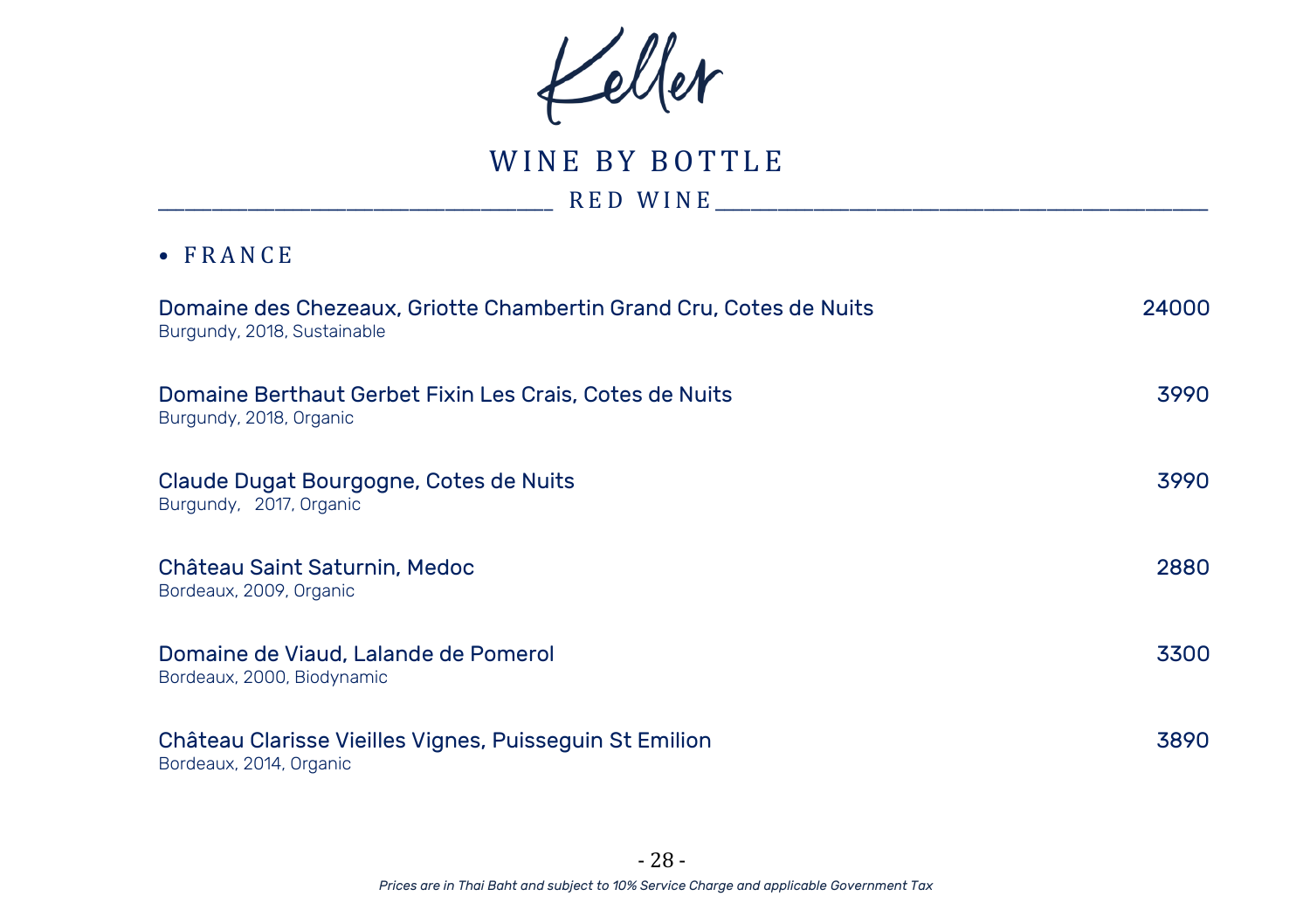Keller

WINE BY BOTTLE  $_{RED}$  W I N E  $_{max}$  and  $_{max}$  and  $_{max}$  and  $_{max}$  and  $_{max}$  and  $_{max}$  and  $_{max}$  and  $_{max}$  and  $_{max}$  and  $_{max}$  and  $_{max}$  and  $_{max}$  and  $_{max}$  and  $_{max}$  and  $_{max}$  and  $_{max}$  and  $_{max}$  and  $_{max}$  and  $_{max}$  and  $_{max}$  and  $_{max}$ 

| Château Gruaud Larose, St. Julien<br>Bordeaux, 2009, Sustainable      | 14500 |
|-----------------------------------------------------------------------|-------|
| Le C de Carmes Haut Brion, Graves<br>Bordeaux, 2017, Sustainable      | 3200  |
| Cheteau Phelan Segur, St. Estephe<br>Bordeaux, 1983, Sustainable      | 6900  |
| <b>Chateau Guillot Cauzel, Pomerol</b><br>Bordeaux, 2008, Sustainable | 5000  |
| Château L'Eglise Clinet, Pomerol<br>Bordeaux, 2011, Sustainable       | 12500 |
| L'Aurage, Côtes de Bordeaux<br>Bordeaux, 2012, Sustainable            | 3900  |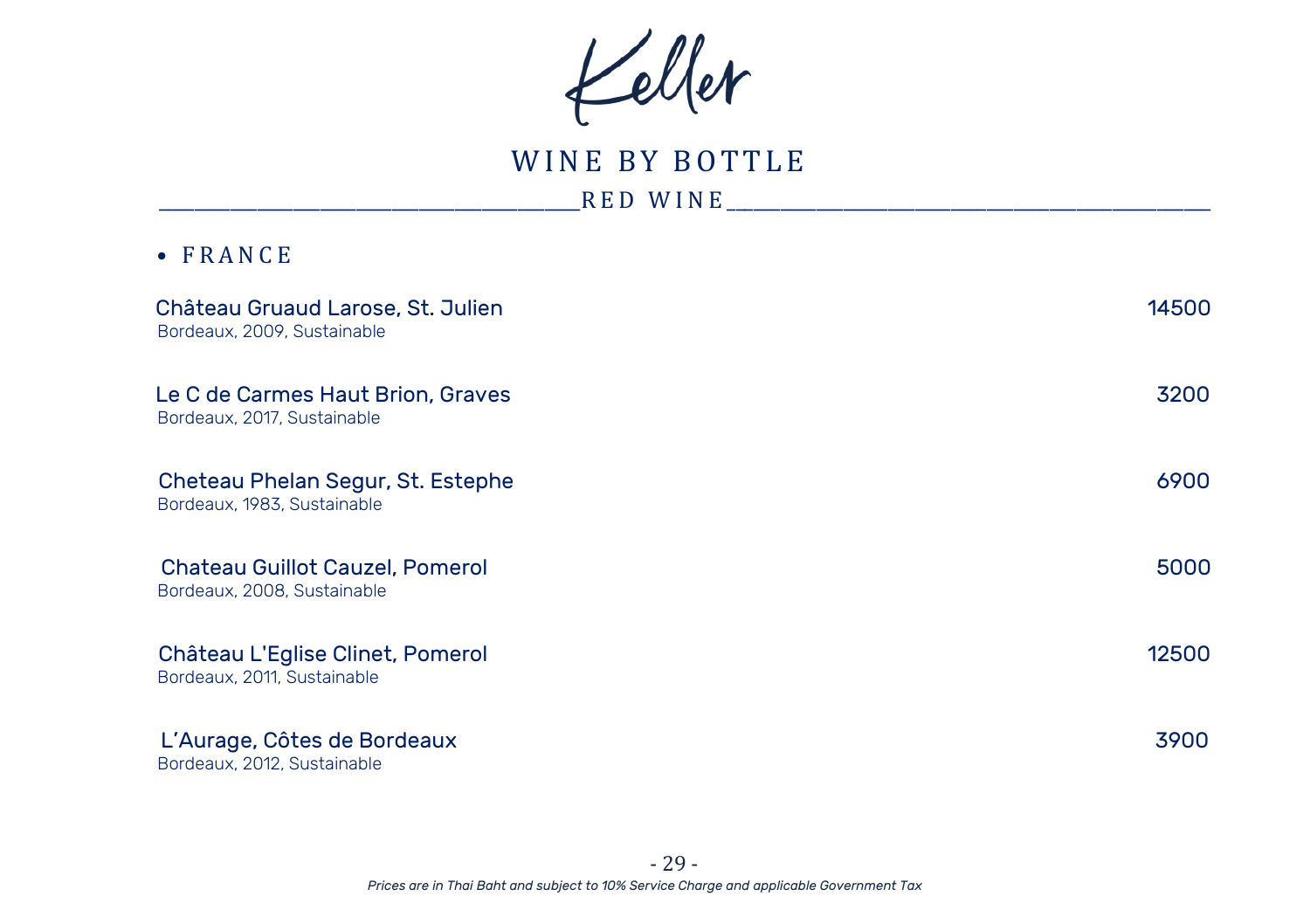Keller

WINE BY BOTTLE

\_\_\_\_\_\_\_\_\_\_\_\_\_\_\_\_\_\_\_\_\_\_\_\_\_\_\_\_\_\_\_\_\_\_\_\_\_\_\_\_\_\_\_\_\_ R E D W I N E \_\_\_\_\_\_\_\_\_\_\_\_\_\_\_\_\_\_\_\_\_\_\_\_\_\_\_\_\_\_\_\_\_\_\_\_\_\_\_\_\_\_\_\_\_\_\_\_\_\_\_\_\_\_\_

| $\bullet$ ITALY                                                                                    |      |
|----------------------------------------------------------------------------------------------------|------|
| Bricco Dell'Uccelone, Braida Barbera d'Asti<br>Piedmont, 2016, Sustainable                         | 4650 |
| Azienda Agricola, Dante Rivetti, Barbaresco Bric Micca<br>Piedmont, 2007, Sustainable              | 4400 |
| Azienda Agricola, Dante Rivetti, Barbaresco Riserva Bricco Di Neive<br>Piedmont, 1999, Sustainable | 7500 |
| E. Pira Chiara Boschis, Barolo Mosconi<br>Piedmont, 2017, Organic                                  | 5100 |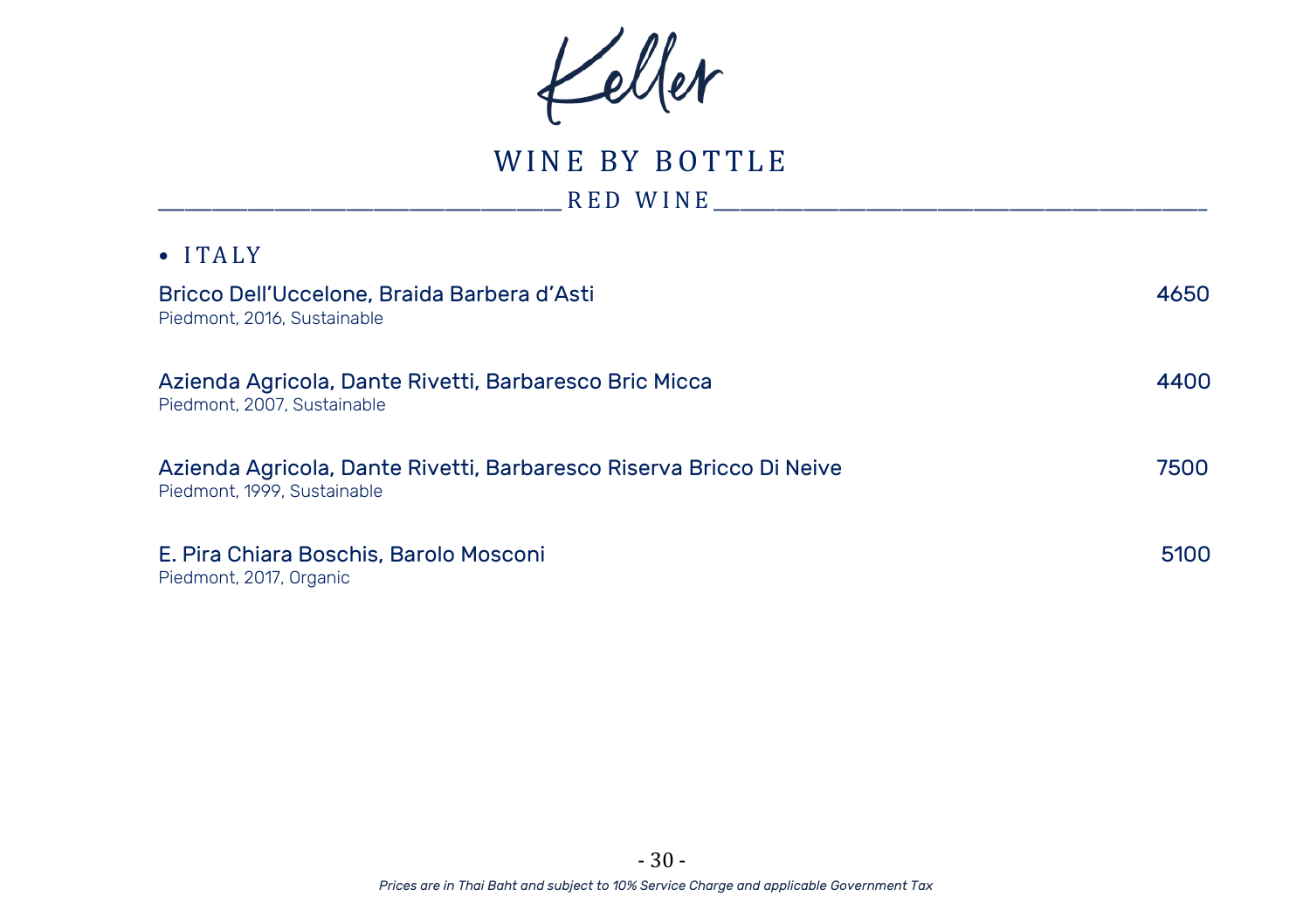Keller

# WINE BY BOTTLE

\_\_\_\_\_\_\_\_\_\_\_\_\_\_\_\_\_\_\_\_\_\_\_\_\_\_\_\_\_\_\_\_\_\_\_\_\_\_\_\_\_\_\_\_\_\_\_\_\_R E D W I N E \_\_\_\_\_\_\_\_\_\_\_\_\_\_\_\_\_\_\_\_\_\_\_\_\_\_\_\_\_\_\_\_\_\_\_\_\_\_\_\_\_\_\_\_\_\_\_\_\_\_\_

| $\bullet$ ITALY                                                                     |      |
|-------------------------------------------------------------------------------------|------|
| Castell'in Villa Chianti Classico<br>Tuscany, 2017, Sustainable                     | 2200 |
| Castell'in Villa Chianti Classico Riserva<br>Tuscany, 2001, Sustainable             | 7500 |
| Montepeloso, Eneo Maremma<br>Tuscany, 2016, Organic                                 | 3450 |
| Collemattoni, Brunello di Montalcino Riserva Fontelontano<br>Tuscany, 2013, Organic | 4900 |
| Ar.Pe.Pe, Valtellina Superiore II Pettirosso<br>Lombardy, 2017, Sustainable         | 3090 |
| Pra, Amarone della Valpolicella<br>Veneto, 2013, Organic                            | 4700 |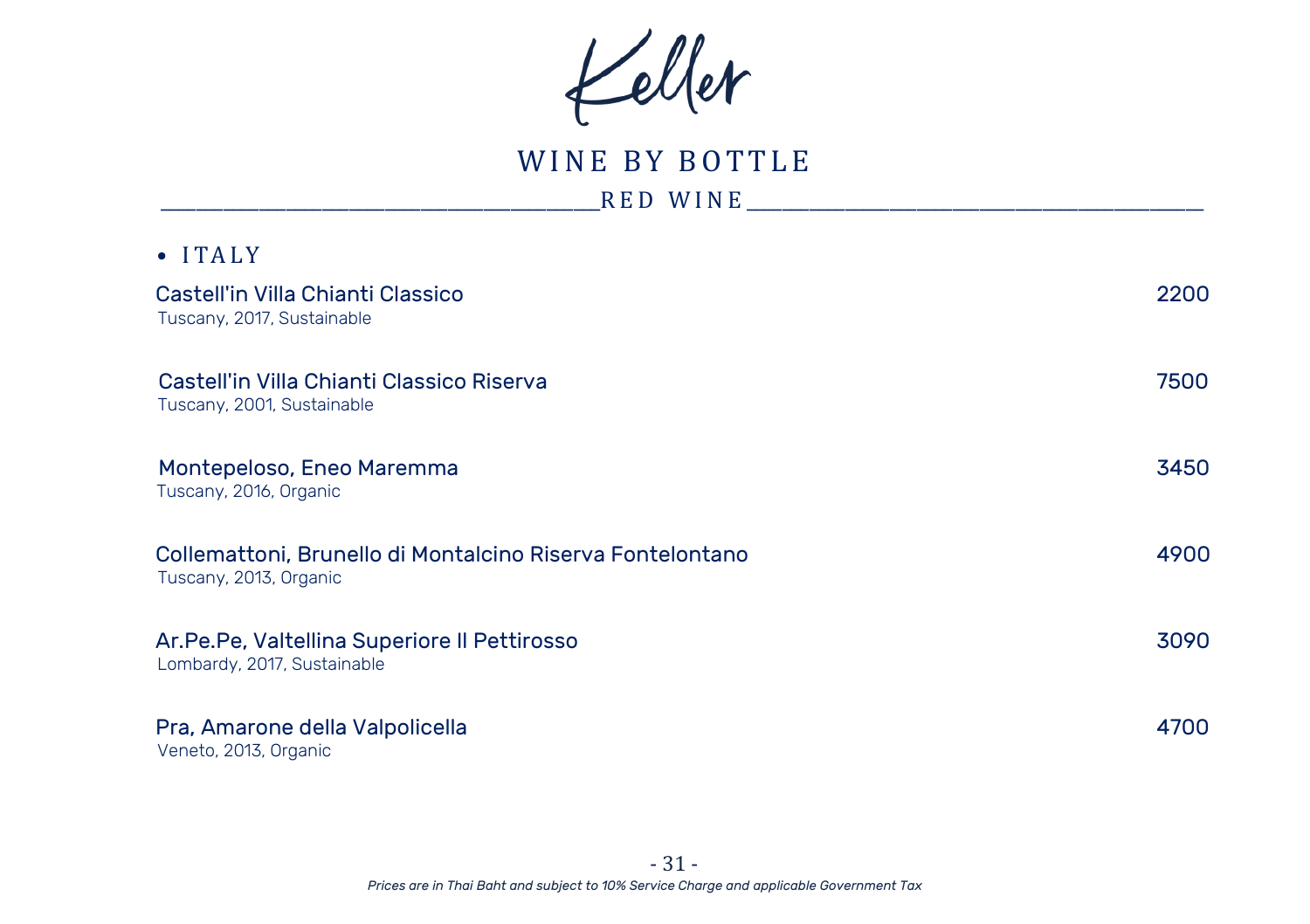Keller

WINE BY BOTTLE

\_\_\_\_\_\_\_\_\_\_\_\_\_\_\_\_\_\_\_\_\_\_\_\_\_\_\_\_\_\_\_\_\_\_\_\_\_\_\_\_\_\_\_\_\_\_\_R E D W I N E \_\_\_\_\_\_\_\_\_\_\_\_\_\_\_\_\_\_\_\_\_\_\_\_\_\_\_\_\_\_\_\_\_\_\_\_\_\_\_\_\_\_\_\_\_\_\_\_\_\_\_\_\_\_

## • SPAIN & PORTUGAL

| Atlan & Artisan, Epistem No.5 Espernales (Monastrell)<br>Yecla, Spain, 2016, Organic | 5300  |
|--------------------------------------------------------------------------------------|-------|
| Alejandro Fernandez, Dehesa La Granja 14<br>Rioja, Spain, 2004, Sustainable          | 3250  |
| Pintia Toro<br>Rioja, Spain, 2014, Sustainable                                       | 5350  |
| Hacienda Monasterio Cosecha<br>Ribera Del Duero, Spain, 2016, Biodynamic             | 3600  |
| Domino De Pingus, Flor De Pingus<br>Ribera Del Duero, Spain, 2018, Biodynamic        | 5900  |
| Domino De Pingus, Pingus<br>Ribera Del Duero, Spain, 2016, Biodynamic                | 45000 |
| Antonio Madeira Vinhas Velhas, Serra da Estrela<br>Dao, Portugal, 2017, Biodynamic   | 2200  |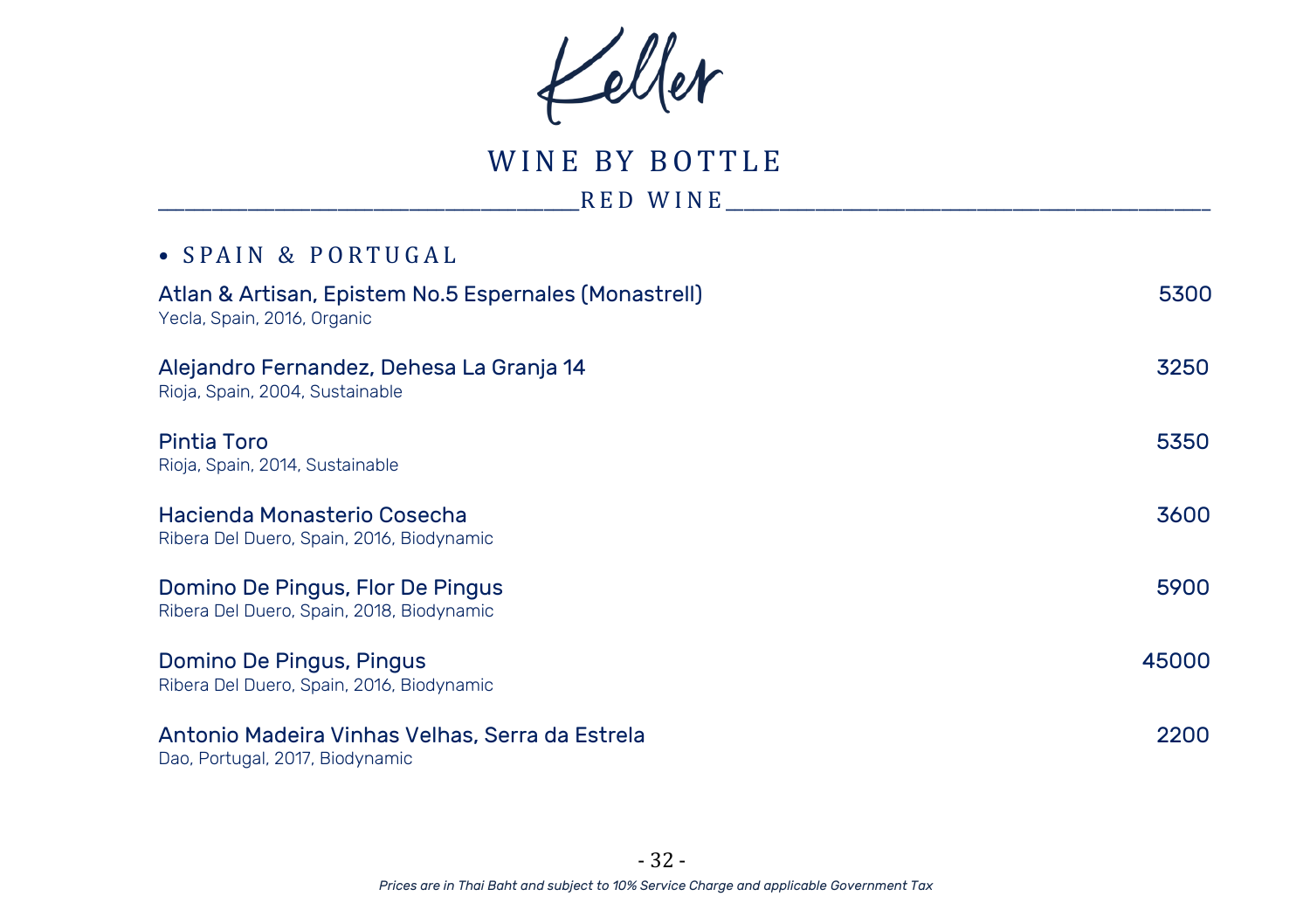Keller

WINE BY BOTTLE

\_\_\_\_\_\_\_\_\_\_\_\_\_\_\_\_\_\_\_\_\_\_\_\_\_\_\_\_\_\_\_\_\_\_\_\_\_\_\_\_\_\_\_\_\_\_ R E D W I N E \_\_\_\_\_\_\_\_\_\_\_\_\_\_\_\_\_\_\_\_\_\_\_\_\_\_\_\_\_\_\_\_\_\_\_\_\_\_\_\_\_\_\_\_\_\_\_\_\_\_\_\_\_\_

## • UNITED STATES OF AMERICA

| Peay Vineyards, Pinot Noir Anderson Valley<br>West Sonoma Coast, 2016, Organic   | 3600 |
|----------------------------------------------------------------------------------|------|
| Matthiasson Cabernet Sauvignon<br>Napa Valley, 2016, Organic                     | 4550 |
| Sandhi, Pinot Noir Santa Rita Hills<br>Central Coast, 2017, Organic              | 2900 |
| Piedrasassi, Syrah Rim Rock Arroyo Grande<br>Arroyo Grande Valley, 2013, Organic | 4290 |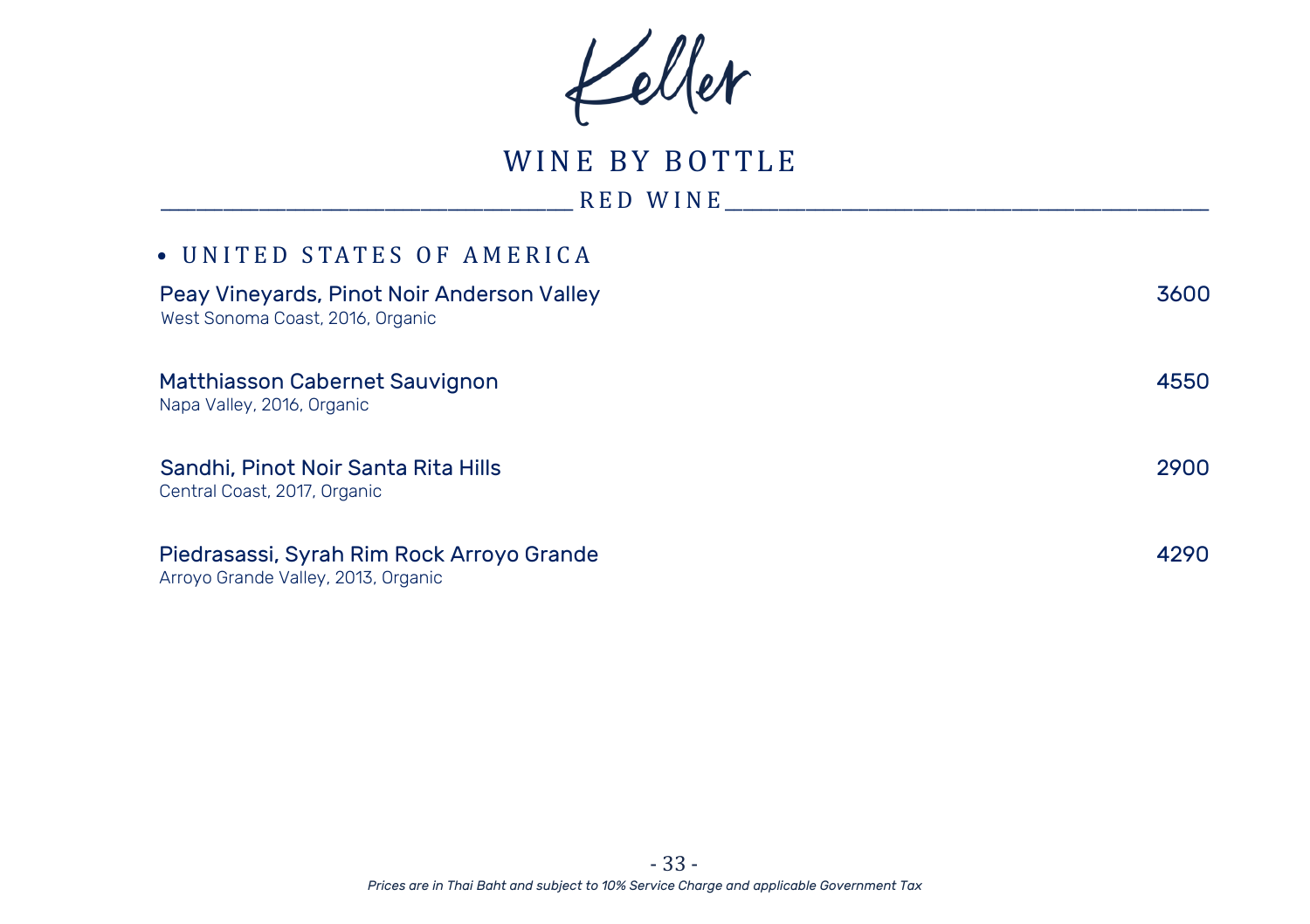Keller

# BIG BOTTLE \_\_\_\_\_\_\_\_\_\_\_\_\_\_\_\_\_\_\_\_\_\_\_\_\_\_\_\_\_\_\_\_\_\_\_\_ W H I T E W I N E ( 1 , 5 0 0 M L ) \_\_\_\_\_\_\_\_\_\_\_\_\_\_\_\_\_\_\_\_\_\_\_\_\_\_\_\_\_\_\_\_\_\_\_\_\_\_\_\_\_\_

| Domaine de la Cadette, Vézelay Châtelaine<br>Burgundy, France, 2018, Organic             | 4200 |
|------------------------------------------------------------------------------------------|------|
| Claude Riffault Sancerre Boucauds<br>Loire, France, 2018, Organic                        | 4200 |
| _ROSÉ WINE (1,500ML)________                                                             |      |
| Figuiere, Côtes De Provence Magali<br>Provence, France, 2017, Sustainable                | 3600 |
| RED WINE (1,500ML)_______                                                                |      |
| Weingut Ziereisen Blauer Spätburgunder (Pinot Noir)<br>Baden, Germany, 2016, Sustainable | 3250 |
| Gilles Berlioz Partagé, Mondeuse Cuvee La Deuse<br>Savoie, France, 2017, Organic         | 7350 |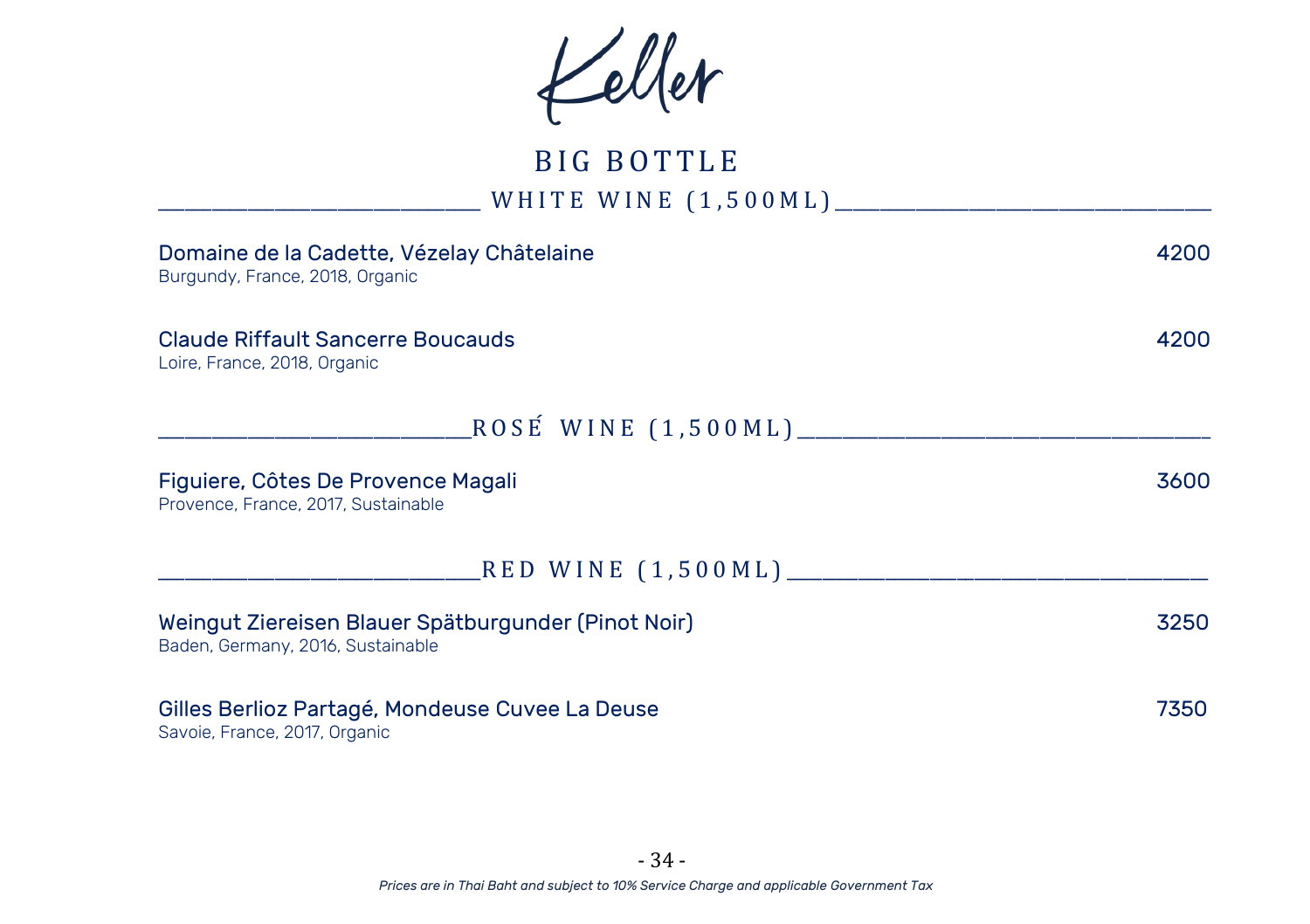Keller

# BIG BOTTLE \_\_\_\_\_\_\_\_\_\_\_\_\_\_\_\_\_\_\_\_\_\_\_\_\_\_\_\_\_\_\_\_\_\_\_\_\_\_R E D W I N E ( 1 , 5 0 0 M L ) \_\_\_\_\_\_\_\_\_\_\_\_\_\_\_\_\_\_\_\_\_\_\_\_\_\_\_\_\_\_\_\_\_\_\_\_\_\_\_\_\_\_\_\_\_

| Richard Rottiers, Moulin A Vent Champ de Cour, Beaujolais<br>Burgundy, France, 2018, Organic              | 4990  |
|-----------------------------------------------------------------------------------------------------------|-------|
| Jerome Galeyrand Cotes de Nuits Villages Les Retraits<br>Burgundy, France, 2018, Organic                  | 10000 |
| Chateau Clarisse Puisseguin St Emilion Vieilles Vignes<br>Bordeaux, France, 2016, Sustainable             | 6900  |
| Domaine Coursodon St Joseph Silice<br>Northern Rhône, France, 2017, Sustainable                           | 4900  |
| M. Chapoutier Crozes Hermitage Rouge Les Varonniers M<br>Northern Rhône, France, 2013, Demeter Biodynamic | 7950  |
| Stephane Tissot Trousseau Amphore<br>Jura, France, 2019, Biodynamic                                       | 7200  |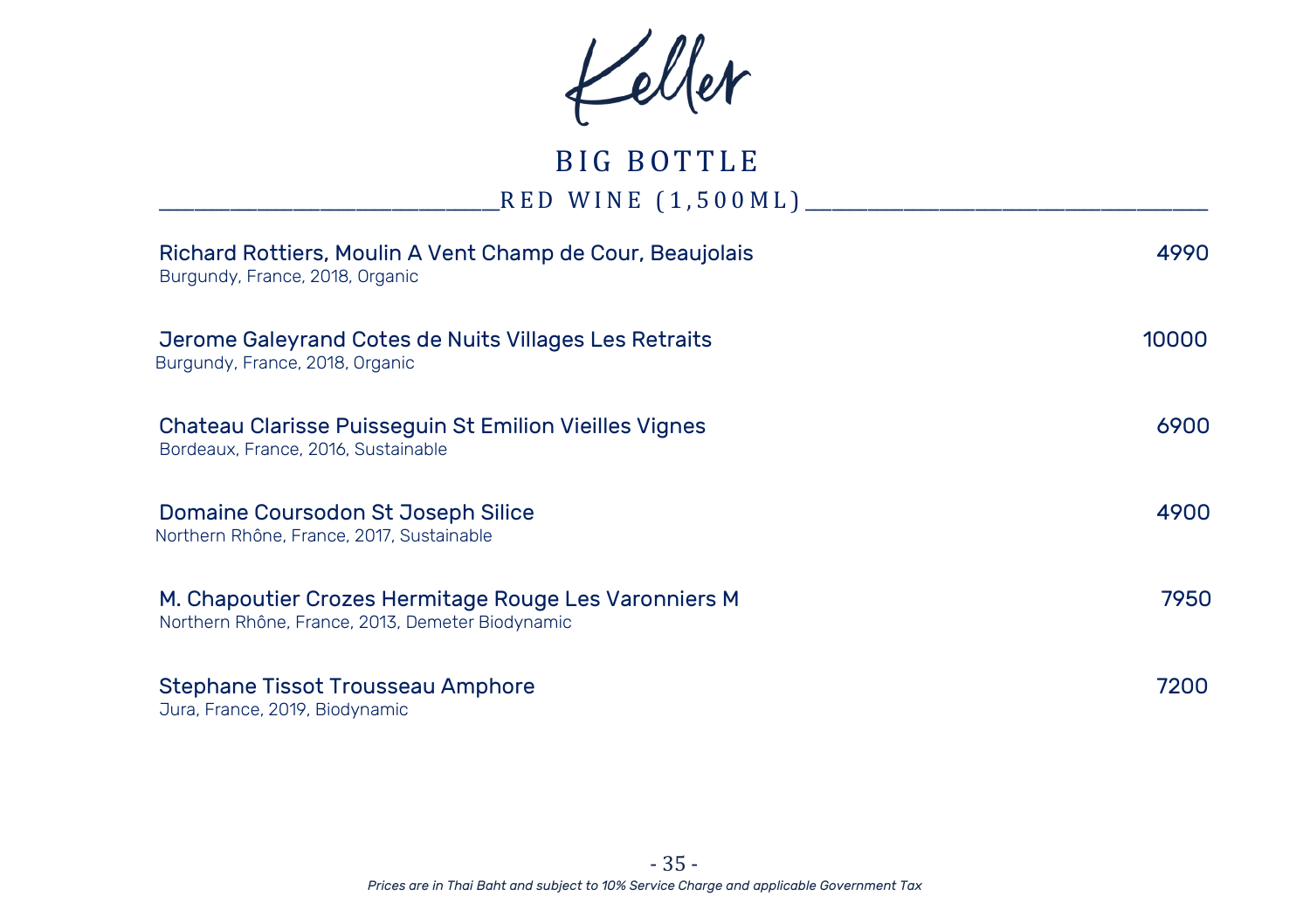Keller

BIG BOTTLE \_\_\_\_\_\_\_\_\_\_\_\_\_\_\_\_\_\_\_\_\_\_\_\_\_\_\_\_\_\_\_\_\_\_\_\_\_\_\_\_\_RED WINE (1,500ML)\_\_\_\_\_\_\_\_\_\_\_\_\_\_\_\_\_\_\_\_\_\_\_\_\_\_\_\_\_\_\_\_\_\_\_\_\_\_\_\_\_\_\_\_\_\_\_\_\_\_\_

| Atlan & Artisan, Epistem No.3 | 4350 |
|-------------------------------|------|
|                               |      |

Yecla, Spain, 2015, Organic

Cims de Porrera Priorat Classic (Carinena) 25000

Priorat, Spain, 2001, Sustainable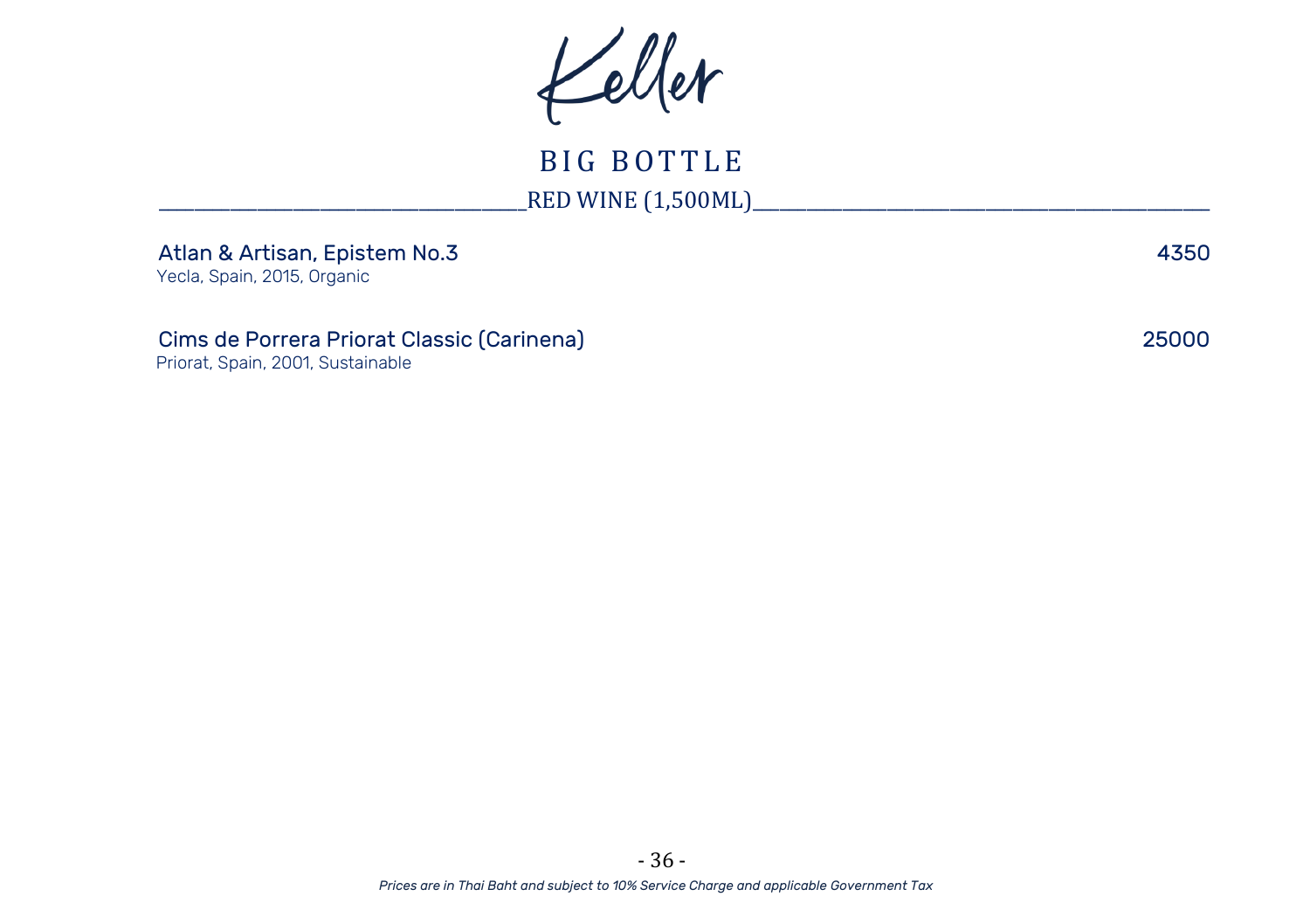Keller

# WINE BY BOTTLE

## \_\_\_\_\_\_\_\_\_\_\_\_\_\_\_\_\_\_\_\_\_\_\_\_\_\_\_\_\_\_SWEET & CIGAR WINES\_\_\_\_\_\_\_\_\_\_\_\_\_\_\_\_\_\_\_\_\_\_\_\_\_\_\_\_\_\_\_\_\_\_

| Domaine Pinon, Vouvray Perruches Moelleux<br>Loire, France, 2017, Sustainable                    | 1650  |
|--------------------------------------------------------------------------------------------------|-------|
| Domaine des Enfants, Maury Vin Doux Naturel<br>Roussillon, France, 2016, Organic                 | 3000  |
| Dönnhoff, Riesling Hermannshöhle Auslese (375ml)<br>Nahe, Germany, 2018, Sustainable             | 4900  |
| St. Urban, Bockstein Riesling Eiswein (375ml)<br>Mosel, Germany, 1995, Sustainable               | 19000 |
| PJ Kuhn Riesling Oestricher Lenchen Beerenauslese (375 ml)<br>Rheigau, Germany, 2018, Biodynamic | 5500  |
| Chateau Massereau Le M Barsac Sauternes<br>Bordeaux, France, 2000, Natural                       | 4900  |
| Chateau Massereau Le M Barsac Sauternes (500 ml)<br>Bordeaux, France, 2009, Natural              | 5900  |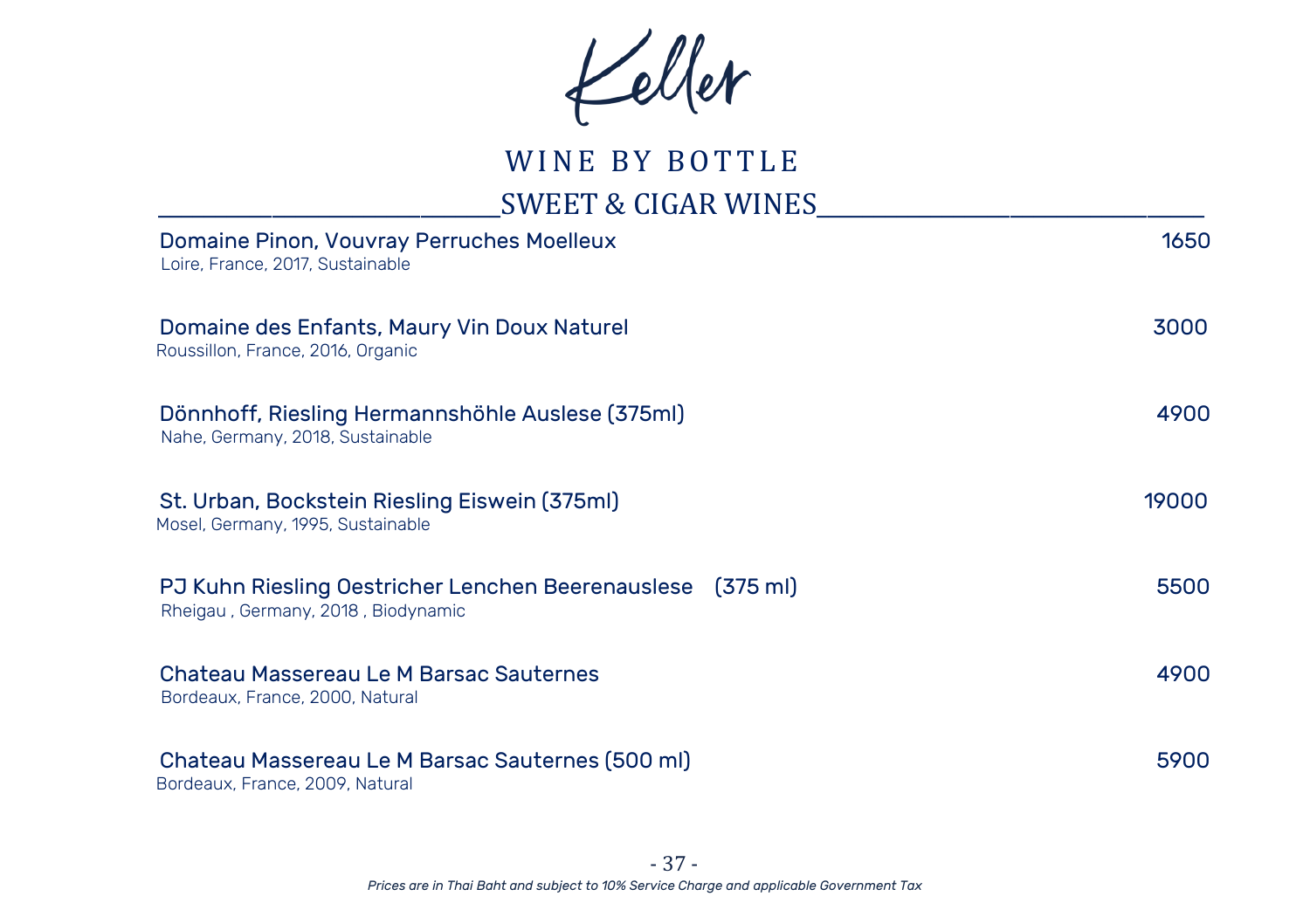Keller

# WINE BY BOTTLE \_\_\_\_\_\_\_\_\_\_\_\_\_\_\_\_\_\_\_\_\_\_\_\_S W E E T & C I G A R W I N E S \_\_\_\_\_\_\_\_\_\_\_\_\_\_\_\_\_\_\_\_\_\_\_\_\_\_\_\_\_\_\_\_\_

| Barbeito Boal, Reserva Velha 10-Year-Old<br>Madeira, Portugal, NV, Sustainable | 3450 |
|--------------------------------------------------------------------------------|------|
| Niepoort, LBV Port<br>Duoro, Portugal, 2015, Sustainable                       | 1790 |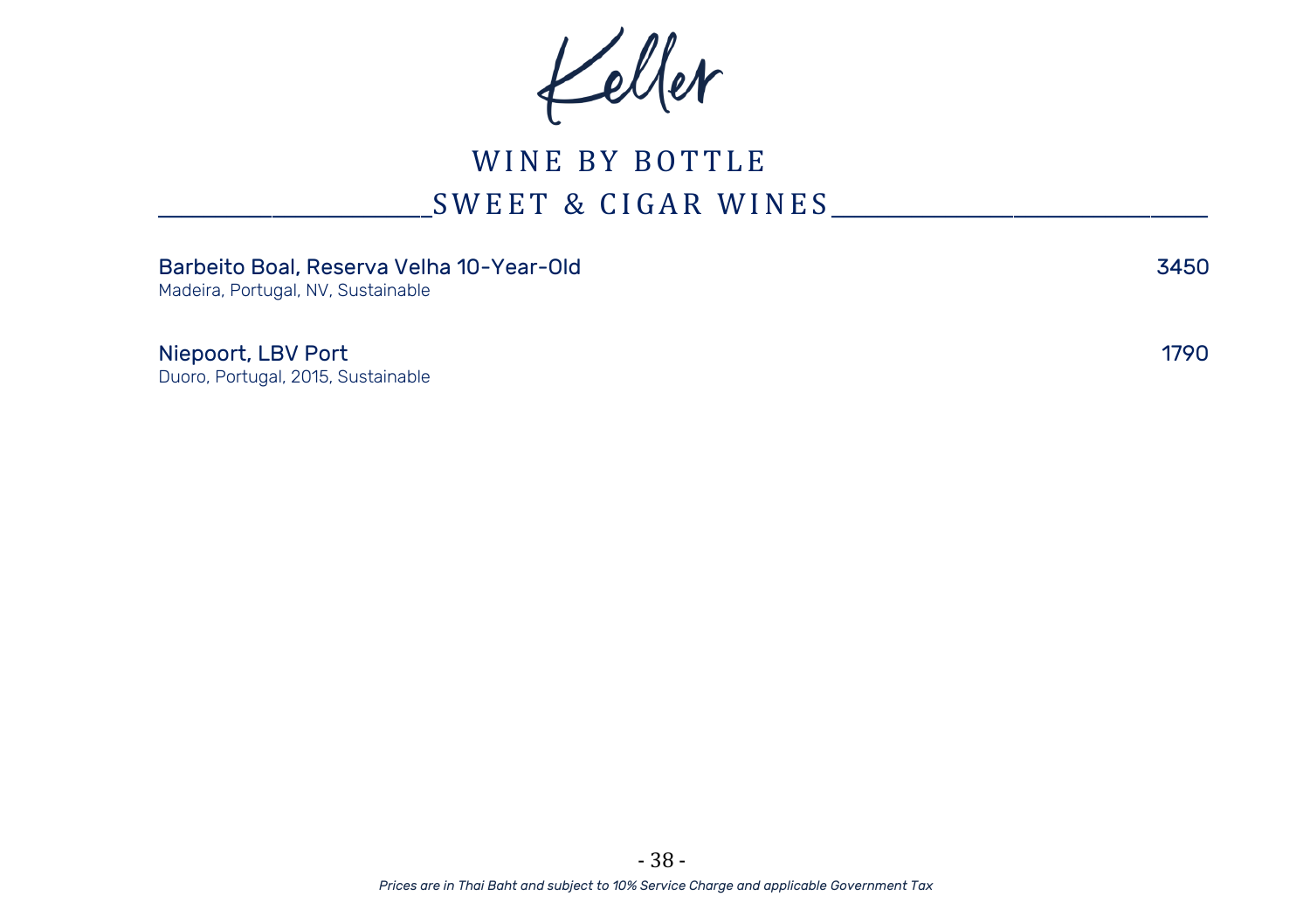Keller

# **FENTIMANS**

## H O M E O F B O TAN I CALLY BREWED BEVERAGES

| Valencian Orange, Pink Rhubarb<br>125ml | 135 |
|-----------------------------------------|-----|
| <b>Connoisseurs Tonic</b><br>125ml      | 135 |
| <b>Ginger Ale</b><br>125ml              | 135 |
| <b>Ginger Beer</b><br>200ml             | 180 |
| <b>Pink Grapefruit Tonic</b><br>200ml   | 180 |
| <b>Sparkling Raspberry</b><br>275ml     | 260 |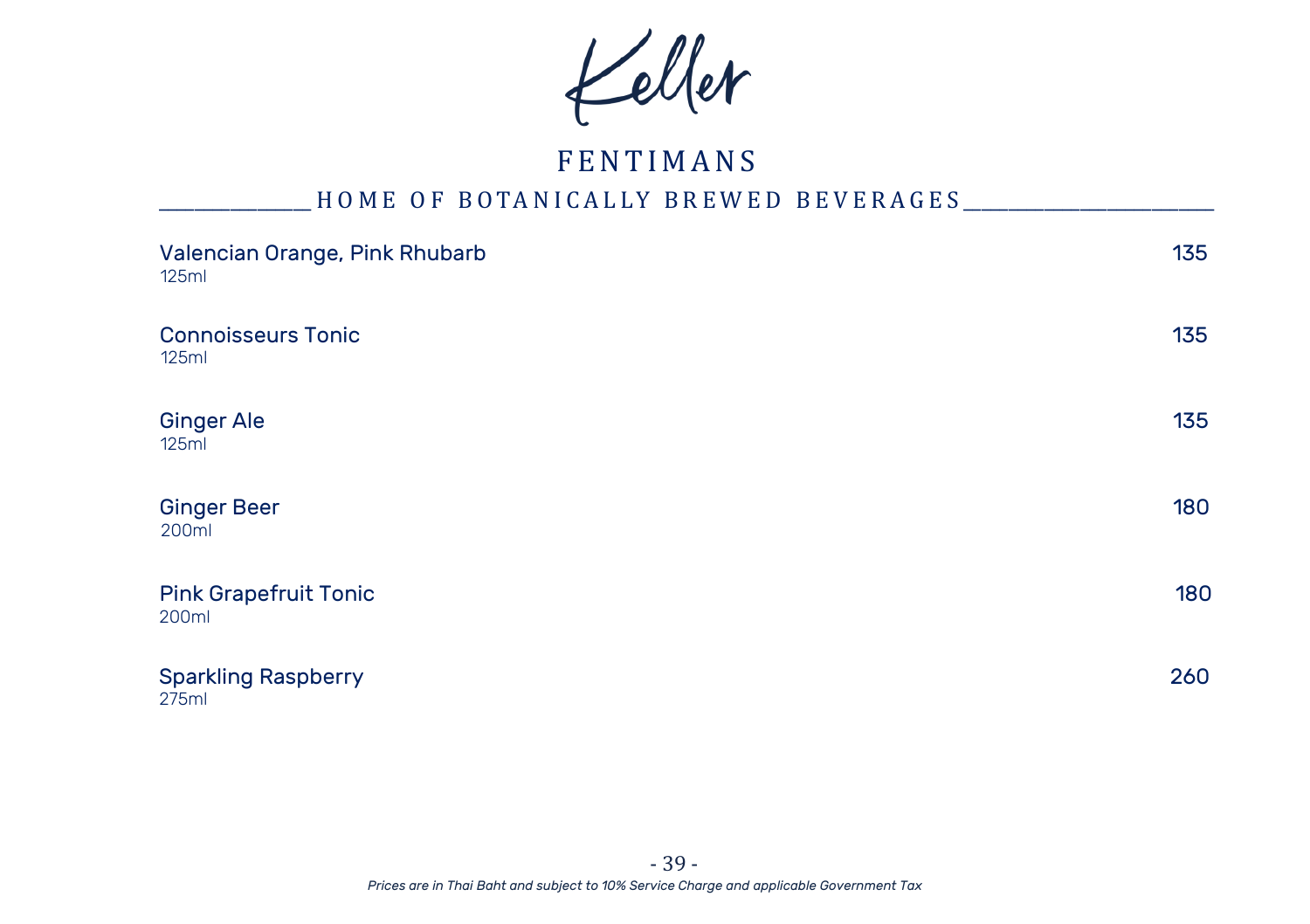Keller

\_\_\_\_\_\_\_\_\_\_\_\_\_\_\_\_\_\_\_\_\_\_\_\_\_\_\_\_\_\_\_\_\_\_\_\_\_\_\_\_\_\_ F R E S H J U I C E \_\_\_\_\_\_\_\_\_\_\_\_\_\_\_\_\_\_\_\_\_\_\_\_\_\_\_\_\_\_\_\_\_\_\_\_\_\_\_\_\_\_\_\_\_\_\_\_\_\_\_\_\_\_ Fresh Slow Pressed Juice 150ml 150 Juice of the day \_\_\_\_\_\_\_\_\_\_\_\_\_\_\_\_\_\_\_\_\_\_\_\_\_\_\_\_\_\_\_\_\_\_\_\_\_\_\_\_\_\_\_\_\_\_WA T E R \_\_\_\_\_\_\_\_\_\_\_\_\_\_\_\_\_\_\_\_\_\_\_\_\_\_\_\_\_\_\_\_\_\_\_\_\_\_\_\_\_\_\_\_\_\_\_\_\_\_\_\_\_\_\_\_\_\_\_\_ Highland Spring Natural 180 750ml Highland Spring Sparkling 200 750ml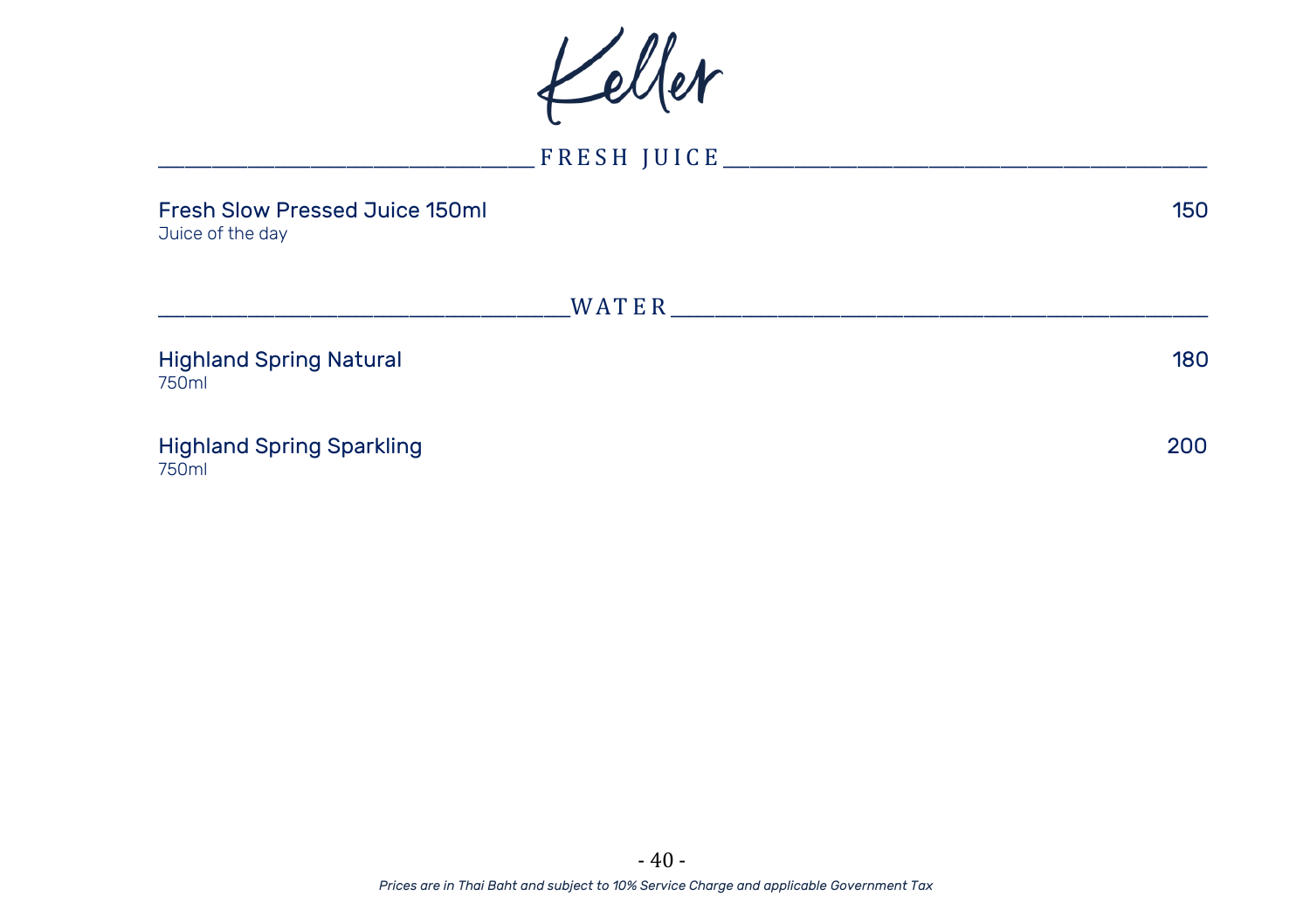Keller

### CAFE BY RICHARD'S PARIS

#### Single Espresso/ Doppio Espresso 140/ 280

Cappuccino/ Americano 140

Please select your favorite Cafe

#### Colombia Excelso – Sweet & Smooth

• A high grown Arabica cultivated in one of the most beautiful coffee regions. A soft, sweet and flavorful taste.

#### Costa Rica Tarrazu – Lively & Complex

• A high-grown Arabica is lively and elegant with a round and satisfying finish.

#### Florio - Intense & Flavorful

• The perfect Italian-style Espresso, combining sweetness and force.

#### Hondurus Quiragüira – Raffiné & Fruité

• A round and ample coffee with refined aroma. Bright acidity with fruity notes of mirabelle plum and raisin.

#### Papua Plantation Sigri – Fruity & Well – balanced

• A surprising combination of sweetness and full body accentuated by a touch of acidity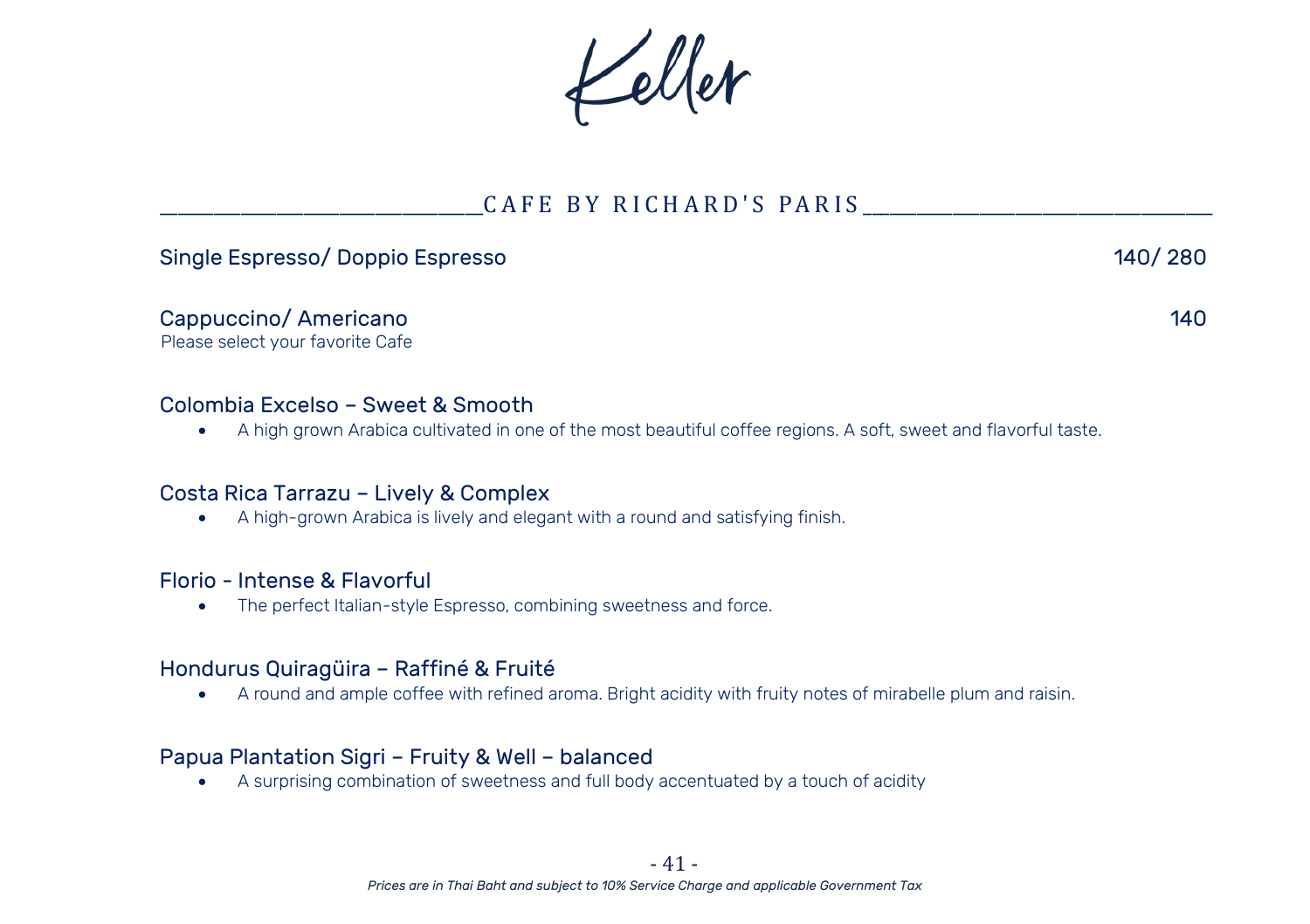Keller

## \_\_\_\_\_\_\_\_\_\_\_\_\_\_\_\_\_\_\_\_\_\_\_\_\_\_\_\_\_\_\_\_\_\_\_ C A F E B Y R I C H A R D ' S P A R I S \_\_\_\_\_\_\_\_\_\_\_\_\_\_\_\_\_\_\_\_\_\_\_\_\_\_\_\_\_\_\_\_\_\_\_\_\_\_\_

#### Sumatra Mandheling – Distinct & Intense

• A full-bodied coffee embellished with woody tones and an exceptionally long finish.

### Decafeine

• This decaffeinated blend retains all of its aroma and flavor, offering an enjoyable expresso all day.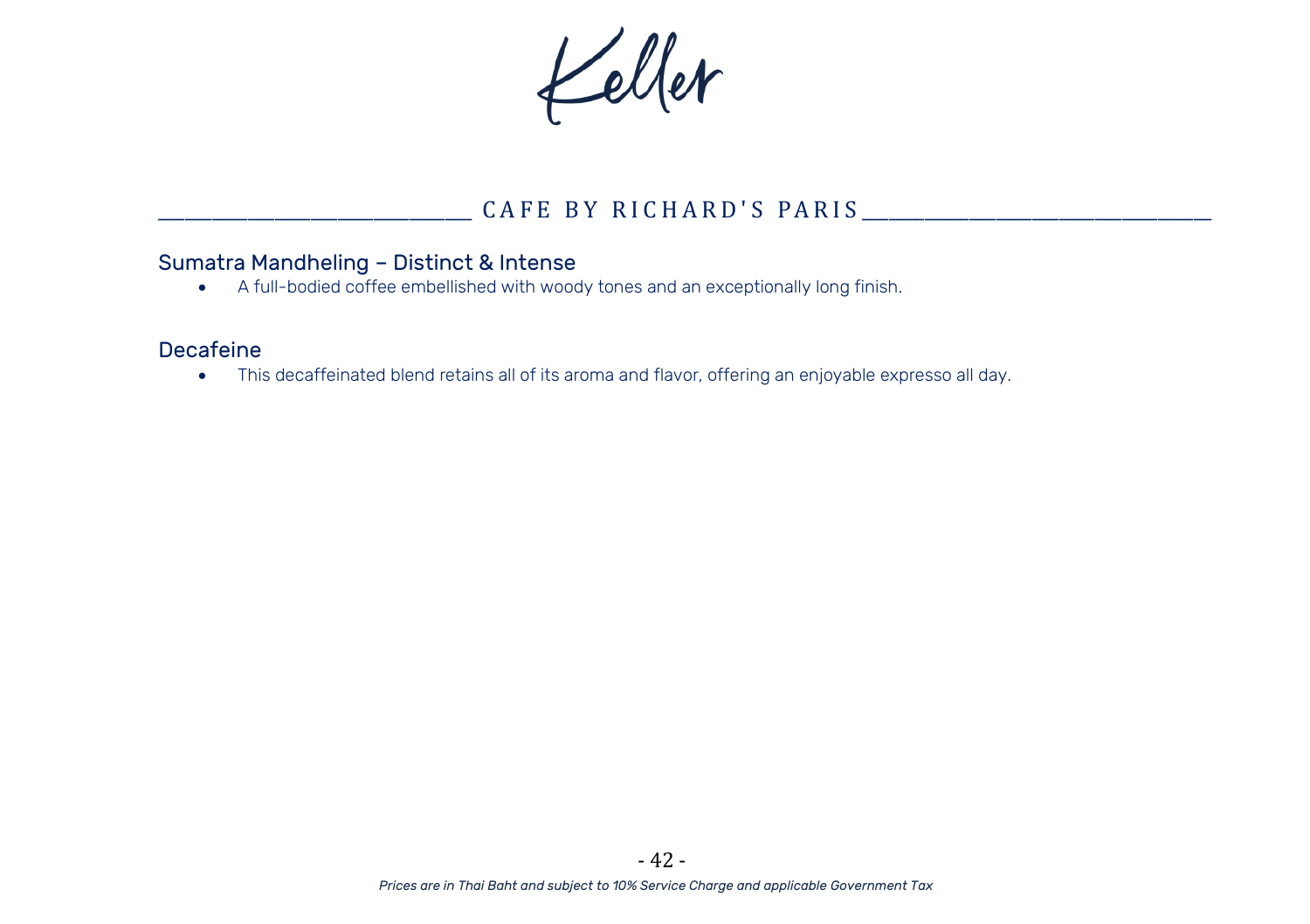Keller

### \_TEA BY PEACE ORIENTAL TEA HOUSE \_\_\_\_\_\_\_\_\_\_\_

| Chrysanthemum<br>Floral, sweet, juicy. This non caffeine high altitude Chrysanthemum flowers from<br>Hangzhou is revered as one of the top traditional Chinese medicine that has<br>powerful cooling effect and is also extremely soothing.                                                                  | 260 |
|--------------------------------------------------------------------------------------------------------------------------------------------------------------------------------------------------------------------------------------------------------------------------------------------------------------|-----|
| Genmaicha<br>Toasted rice, umami, sweet. The richness of high quality Japanese green tea is<br>counter-balanced perfectly by the sweetness and aroma of Japanese rice.                                                                                                                                       | 260 |
| Honey Oolong<br>Honey, floral – with a special tea making technique of having grasshoppers biting<br>the oolong tea leaves in the summer, the tea naturally produces its honey-like<br>fragrance on top of oolong's floral characteristics making the flavor profile<br>extremely interesting and beautiful. | 260 |
| Houjicha<br>Strongly toasty, caramel – Japan's most popular roasted tea that goes undoubted<br>well with any dish, meal or dessert.                                                                                                                                                                          | 260 |
| <b>Jasmine</b><br>Floral, sweet and delicate, this hand-picked green tea is infused with blooming<br>jasmine flowers.                                                                                                                                                                                        | 260 |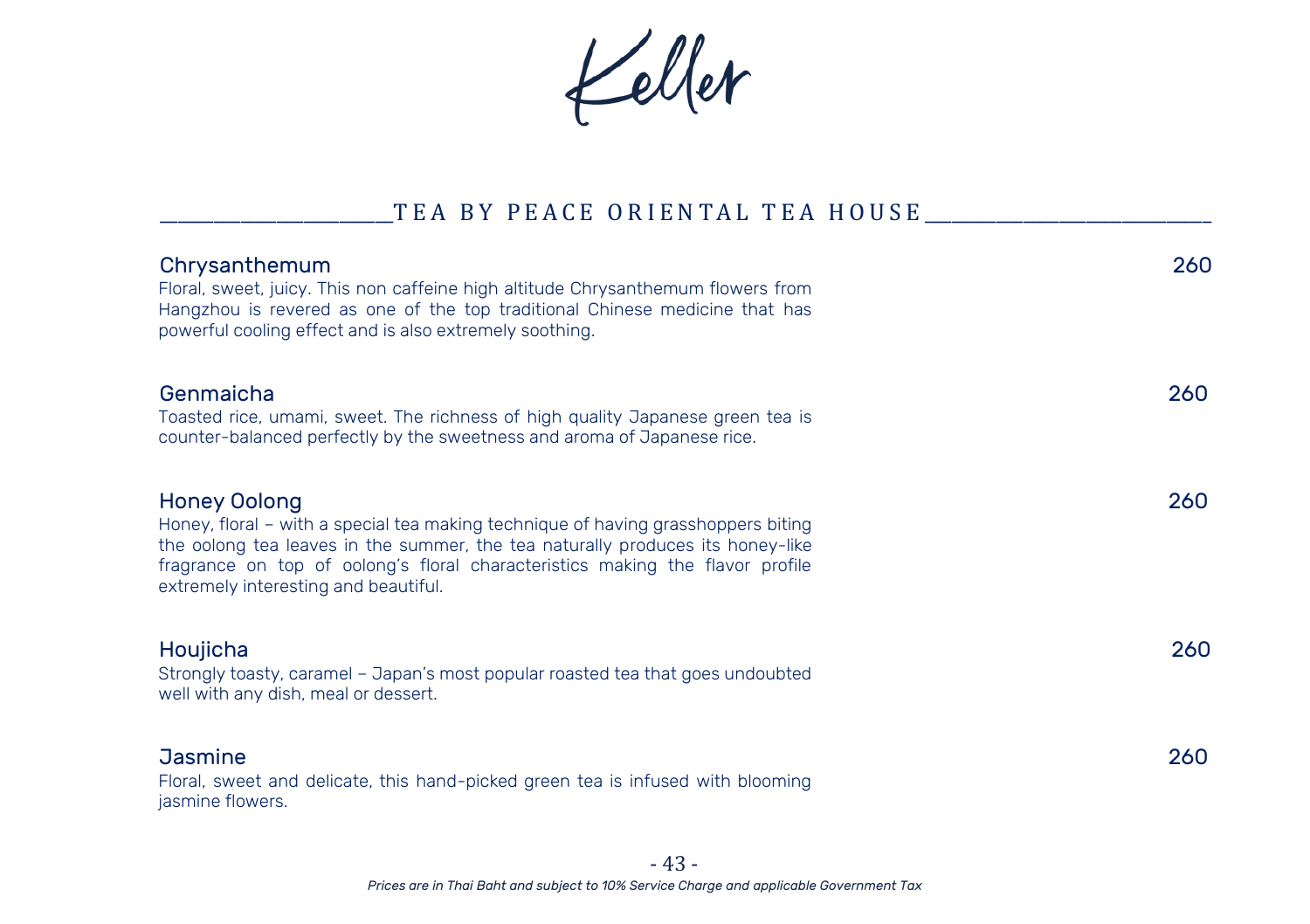Keller

## TEA BY PEACE ORIENTAL TEA HOUSE \_\_\_\_\_\_\_\_\_

#### Rougui 260

Charcoal, bitter, sweet, cinnamon. The most renowned Chinese roasted tea from the world's heritage tea origin.

#### Sijihong 260

Honey, tree gums, floral. An extremely smooth and naturally sweet red tea produced by a matured fermentation process.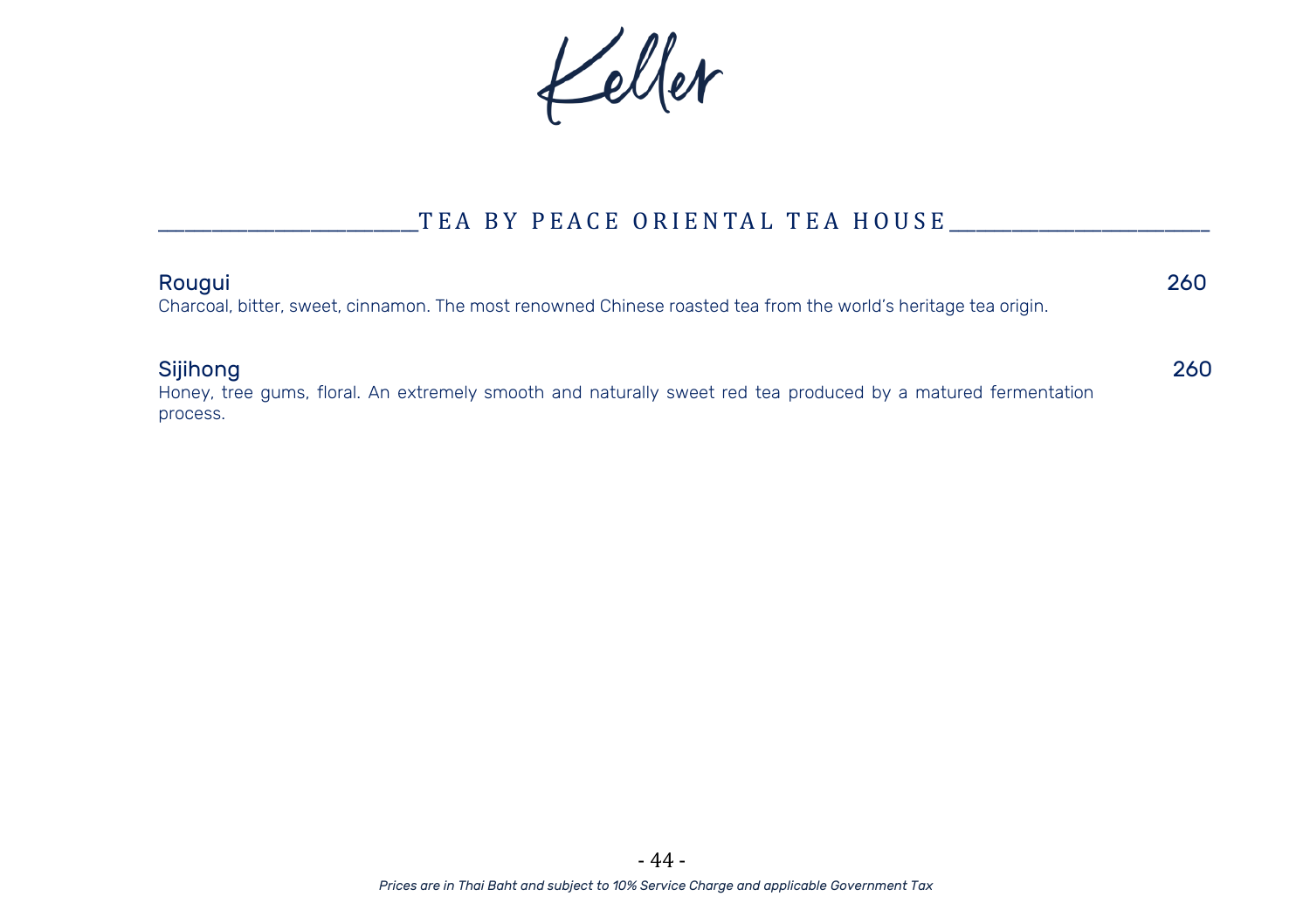Keller

| Martini<br>Bianco, Dry, Rosso | 220                 |
|-------------------------------|---------------------|
| Pernod                        | 220                 |
| Aperol                        | 180                 |
| Campari                       | 190<br>GIN 50 ML    |
| Sloe Gin                      | 550                 |
| <b>Beefeater</b>              | 240<br>VODKA 50 M L |
| Absolut                       | 200                 |
| Sash & Fritz                  | 390                 |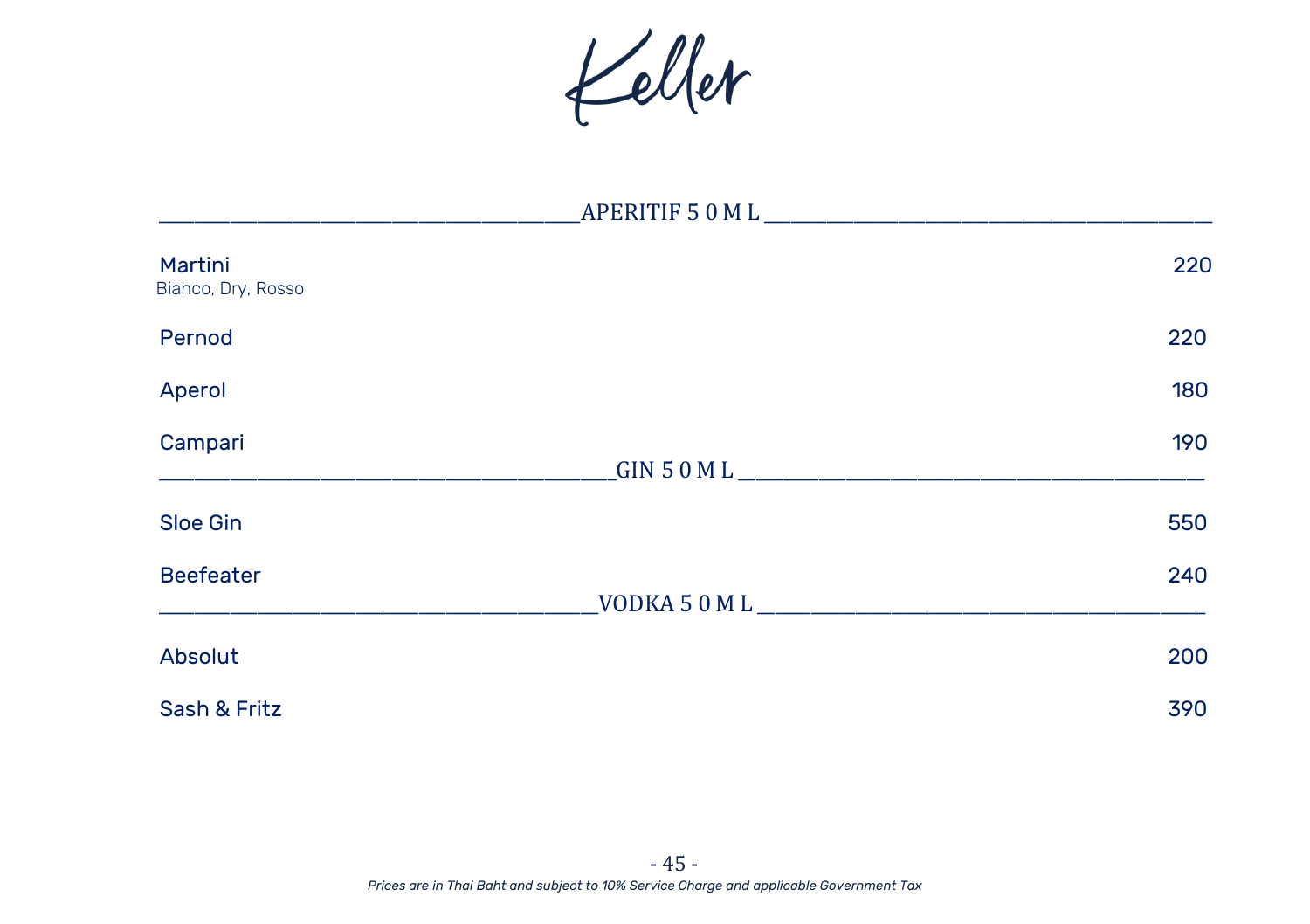Keller

| Herradura Blanco Tequilla                                                       | 390 |
|---------------------------------------------------------------------------------|-----|
| Yaguara Branca, Cachaca                                                         | 290 |
| Cana Rio Cachaca                                                                | 200 |
| 2000 Williams, Penninger<br>_WHISKEY / BOURBON 5 0 M L ________________________ | 300 |
| Yamazakura Japanese Whisky                                                      | 990 |
| <b>Chivas Regal</b>                                                             | 310 |
| <b>Wild Turkey</b>                                                              | 340 |
| Glenfiddich, 15 years                                                           | 650 |
| Havana Club 3 Anejo                                                             | 200 |
| <b>Bacardi White</b>                                                            | 200 |
| <b>Plantation Stiggins Fancy Pineapple</b>                                      | 550 |